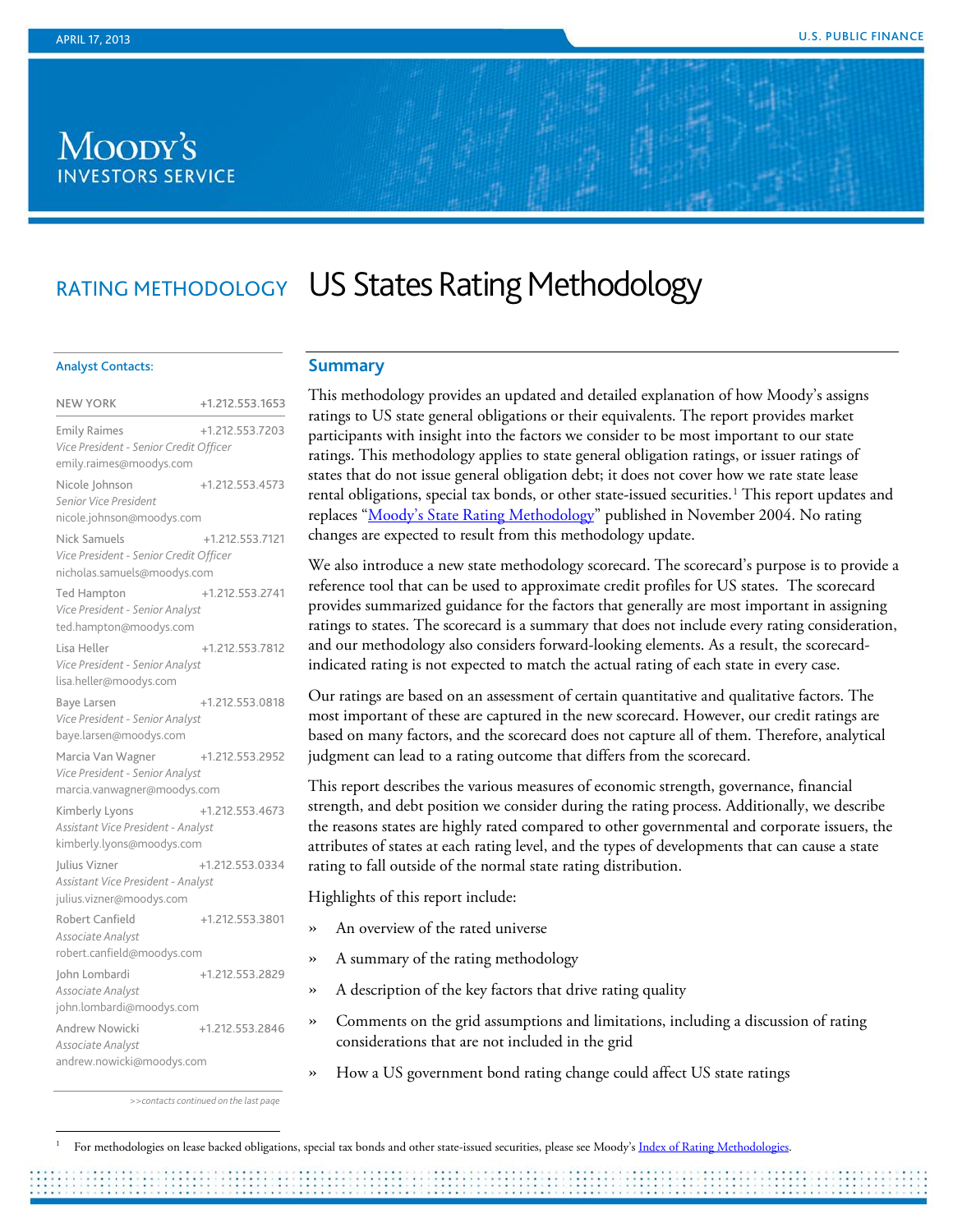# **Methodology Update Not Expected to Result in Rating Changes**

This methodology update reflects refinements to our approach to rating US state general obligation credits. The four major rating factors—economy, governance, finances and debt—remain unchanged, as are the weightings assigned to each. The scorecard is designed to provide additional transparency to our approach by identifying qualitative and quantitative sub-factors as a starting point for analysis, and additional considerations that may affect the final rating assignment. These refinements to our published methodology reflect current rating practices that incorporate certain risks and considerations that became more prominent as a result of the 2008 financial crisis (for example, counterparty risks and exposures to variable-rate debt and unfunded pension liabilities).

We do not anticipate that this methodology update report or the application of the new scorecard will result in rating changes for US states.

# **Strong Institutional Framework and Low Systemic Risk Support High Ratings for US States**

US states generally have high ratings compared to other global public-sector ratings, corporations and financial institutions, due to their strong institutional framework and low systemic risk reflected in the US government bond rating. States are highly rated in part because of the US government's credit strength, as well as their inherent financial strengths and low debt levels.

#### Institutional Strengths

In the US, the federal government is responsible for core functions such as governance and support of the banking system, and funding the military, social security and Medicare, thereby relieving states of these duties. In economic downturns, the federal government uses monetary and other policies to boost the economy. Additionally, the federal government has a long history of providing states with financial support following natural disasters. On occasion, the federal government may give direct aid, such as the temporary stimulus funding states received through the American Recovery and Reinvestment Act (ARRA) of 2009. However, in our state rating analysis, we do not assume the federal government will provide extraordinary financial support such as ARRA during economic downturns, nor do we expect that the federal government would intervene to ensure timely payment on a state's bonds.

Under the US Constitution, state and local governments have considerable independence from the federal government with respect to taxing authority, revenue and spending decisions, and debt financing decisions. They do not generally rely on the federal government to collect and redistribute revenues, as is the case for sub-sovereigns in other countries. We nevertheless anticipate that state and local government ratings would not be completely unaffected by significant pressure on the US sovereign rating, given the numerous connections between the three levels of government. State and local government borrowing costs typically move in tandem with the US Treasury market, and all three governments are to shared limits on combined taxing capacity.

#### State Government Credit Strengths

States have other credit strengths in addition to the independence provided through the US constitutional framework. Financial strength is derived from economic bases that are larger and more diverse than those of most other sub-national governments. In periods of fiscal weakness, they can reduce aid to local governments, mandate that they assume certain responsibilities previously shouldered by the state, or retain tax revenues normally distributed to local governments. In addition, states are sovereign entities, and their power to tax is generally not limited by the US Constitution, outside of interstate commerce or international trade constraints. In contrast, localities can only derive their power to tax from states, and this often constrains their fiscal flexibility.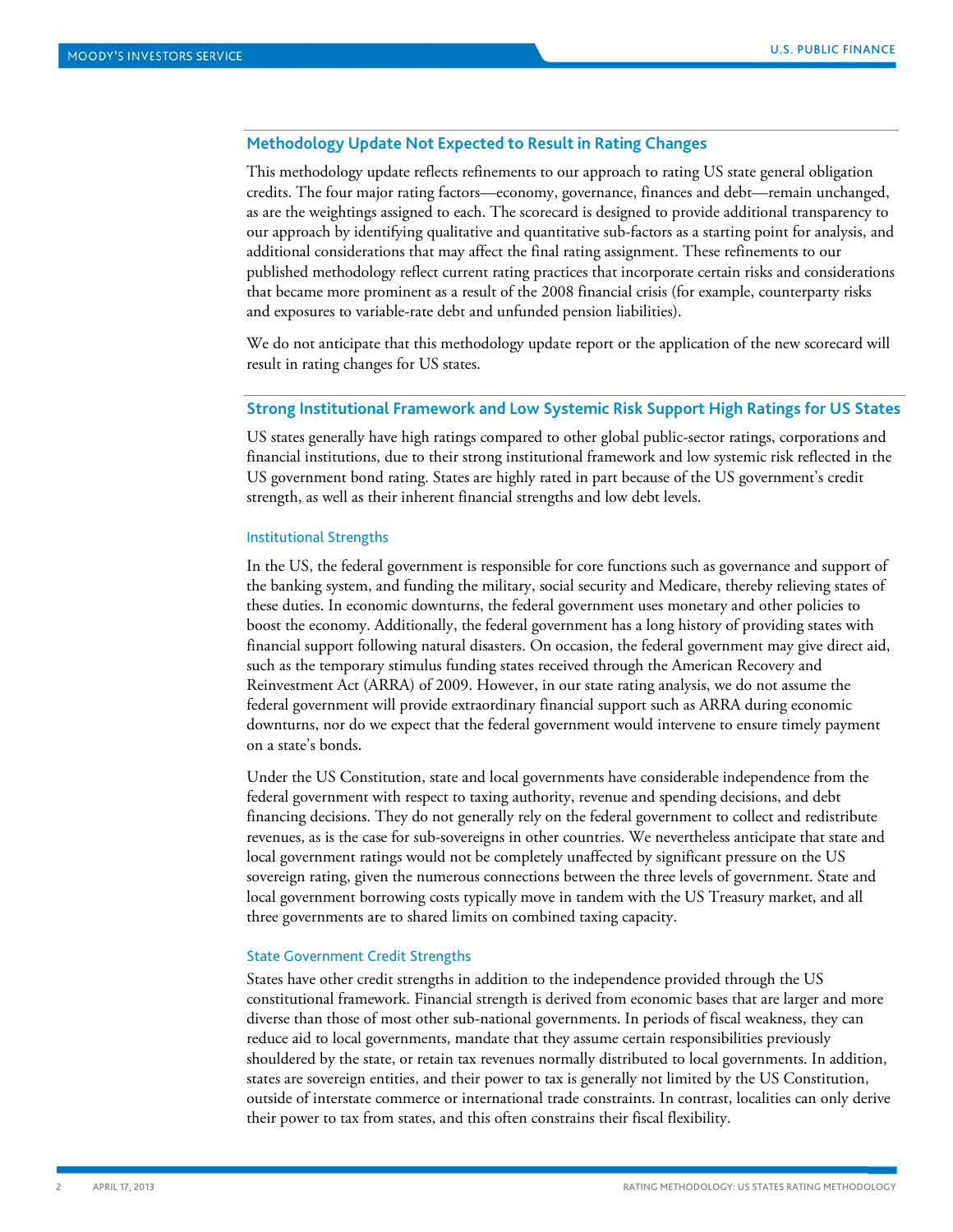States have relatively affordable direct debt burdens compared to most sovereign entities around the globe, and are not responsible for maintaining a military or dealing with the threat of foreign invasion or coups. Finally, a state's general obligation pledge represents an extremely strong legal payment obligation, and state governments have an institutionalized culture that places a high priority on debt repayment. Moreover, states cannot file for bankruptcy. As a result, there is no history of state general obligation debt default since the Great Depression, during which only one state temporarily defaulted on its bonds. The fundamental characteristics discussed above underpin the high distribution of state ratings. If these fundamental characteristics were to change, the rating distribution would likely change as well.

- » States rated Aaa have little history of financial and governance weakness, and a demonstrated ability to deal with economic downturns quickly and with sustainable solutions;
- » States with ratings high in the Aa category are likely to maintain structural balance or return to it quickly, and they tend to make decisions conducive to long-term stability;
- » States rated in the low-Aa category or lower may have difficulty achieving or maintaining structural balance, and tend to make short-term decisions in downturns that reduce long-term stability.

Our ratings assume states will take the actions needed to address economic and financial pressures. However, from time to time, state governments do not take those actions due to political stalemate, an unwillingness to make difficult decisions, or overall governance inflexibility. This may result in weak cash margins, government shutdowns or the threat of shutdowns, the inability to meet monthly payment obligations with monthly resources, large and increasing negative fund balances and other signs of stress. The persistence of these conditions indicates a relatively high degree of credit strain and would likely result in a rating outside of the historical rating distribution for the sector.

#### How Systemic Risk Can Affect State Ratings

Sovereign credit quality can directly affect the credit standing of other issuers domiciled within the sovereign, and, more generally, tends to be associated with macroeconomic and financial market trends that can be favorable or unfavorable for all issuers. [2](#page-2-0)

Issuers that are exposed to similar pressures to the sovereign and/or to the macroeconomic and financial market conditions likely to accompany, or to result from, a change in sovereign creditworthiness will also suffer rating pressure. Examples include sub-sovereign regional and local governments through the associated impact on expenditures and revenues; banks through the expected increase in asset impairments; non-financial corporates through the impact on revenue; structured instruments through the impact on collateral performance and creditworthiness of servicing agents; and all such issuers through the impact on funding conditions and on the availability of debt finance and bank credit. Likewise, US states would not be immune to a downgrade of the US government bond rating. As a result of these indirect credit linkages, it is unusual for a governmental issuer to be rated more than one or two rating notches above its sovereign's rating. If the US rating dropped to Aa2 or lower, we would reflect that incremental systemic risk by applying some additional weight to systemic risks and less weight on the idiosyncratic risks measured by the state scorecard. Our framework for incorporating systemic risks in US state ratings is described in more detail in the Additional Factors section of the methodology.

<span id="page-2-0"></span>See Moody's Rating Implementation Guidance ["How Sovereign Credit Quality May](http://www.moodys.com/viewresearchdoc.aspx?docid=PBC_139495) Affect Other Ratings", February 2012.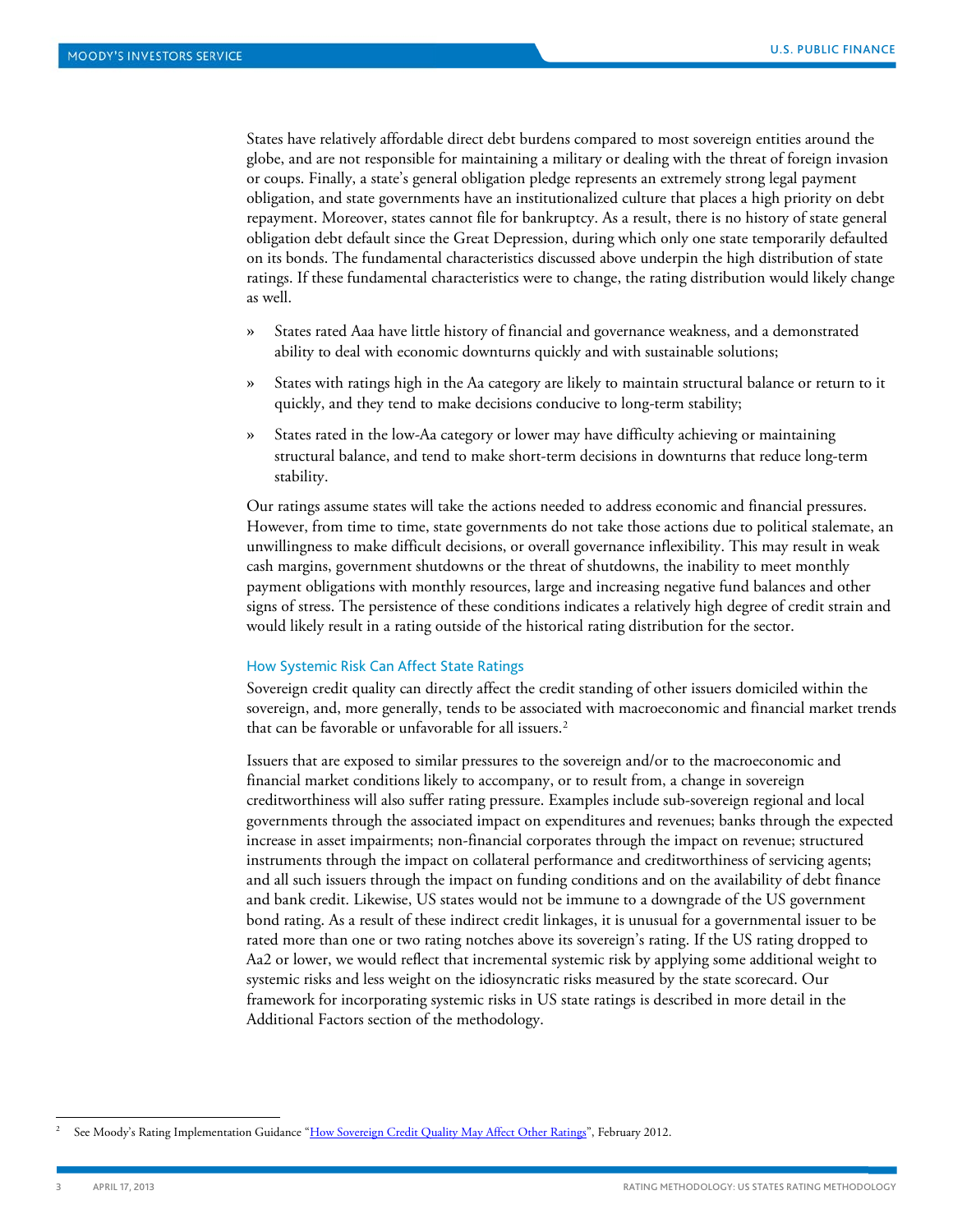# **Assumptions, Limitations and Rating Considerations not Covered in the Scorecard**

This methodology and scorecard describe generally how we formulate ratings for US states and US territories, including Puerto Rico, the US Virgin Islands, and the Northern Mariana Islands. The methodology and scorecard reflect current rating practices, and capture the factors we believe are most relevant to states' long-term credit quality, but it is not an exhaustive discussion of all factors that Moody's analysts consider in every US state rating.

The rating methodology scorecard incorporates a trade-off between simplicity that enhances transparency and greater complexity that would enable the scorecard to map more closely to actual ratings. The scorecard's four rating factors and 11 sub-factors do not constitute an exhaustive treatment of all of the considerations that are important to state ratings.

In choosing metrics for the methodology scorecard, we have excluded certain factors that are important to state ratings but may be either subjective or based on predictions about future events. Accordingly, ranking the factors by rating category in a grid would in some cases suggest too much precision and stability in the relative ranking of particular states. The expectation that a state's budgetary process may reach stalemate in the upcoming budgetary cycle is an example of a factor that has not been included in the scorecard but may factor into a rating.

Ratings may also reflect circumstances in which the actual weighting of a particular factor or sub-factor is significantly different from the weighting suggested by the scorecard. For example, a state's multiyear spending trend or persistent retirement system underfunding may pressure the financial stability of the state so significantly that we feel the scorecard-assigned weighting of one particular factor or sub-factor is insufficient. This variation in weighting as a rating consideration can also apply to factors not represented in the scorecard.

Our ratings incorporate expectations for future performance, while much of the information used in the scorecard is historical. In some cases, our expectations for future performance may differ from past performance, and may affect the rating.

## **Discussion of Key Scorecard Factors**

FIGURE 1

Our fundamental analytical framework includes the following key factors and sub-factors which are incorporated into the rating scorecard, and the weighting assigned to each factor:

| .<br><b>US States</b>       |                         |                                                  |                             |
|-----------------------------|-------------------------|--------------------------------------------------|-----------------------------|
| <b>Broad Rating Factors</b> | <b>Factor Weighting</b> | <b>Rating Sub-Factors</b>                        | <b>Sub-Factor Weighting</b> |
| Economy                     | 20%                     | Income                                           | 10%                         |
|                             |                         | <b>Industrial Diversity</b>                      | 5%                          |
|                             |                         | <b>Employment Volatility</b>                     | 5%                          |
| Governance                  | 30%                     | <b>Financial Best Practices</b>                  | 15%                         |
|                             |                         | Financial Flexibility/Constitutional Constraints | 15%                         |
| Finances                    | 30%                     | Revenues                                         | 10%                         |
|                             |                         | <b>Balances and Reserves</b>                     | 10%                         |
|                             |                         | Liquidity                                        | 10%                         |
| Debt                        | 20%                     | <b>Bonded Debt</b>                               | 10%                         |
|                             |                         | Adjusted Net Pension Liabilities                 | 10%                         |
| <b>Total</b>                | 100%                    | Total                                            | 100%                        |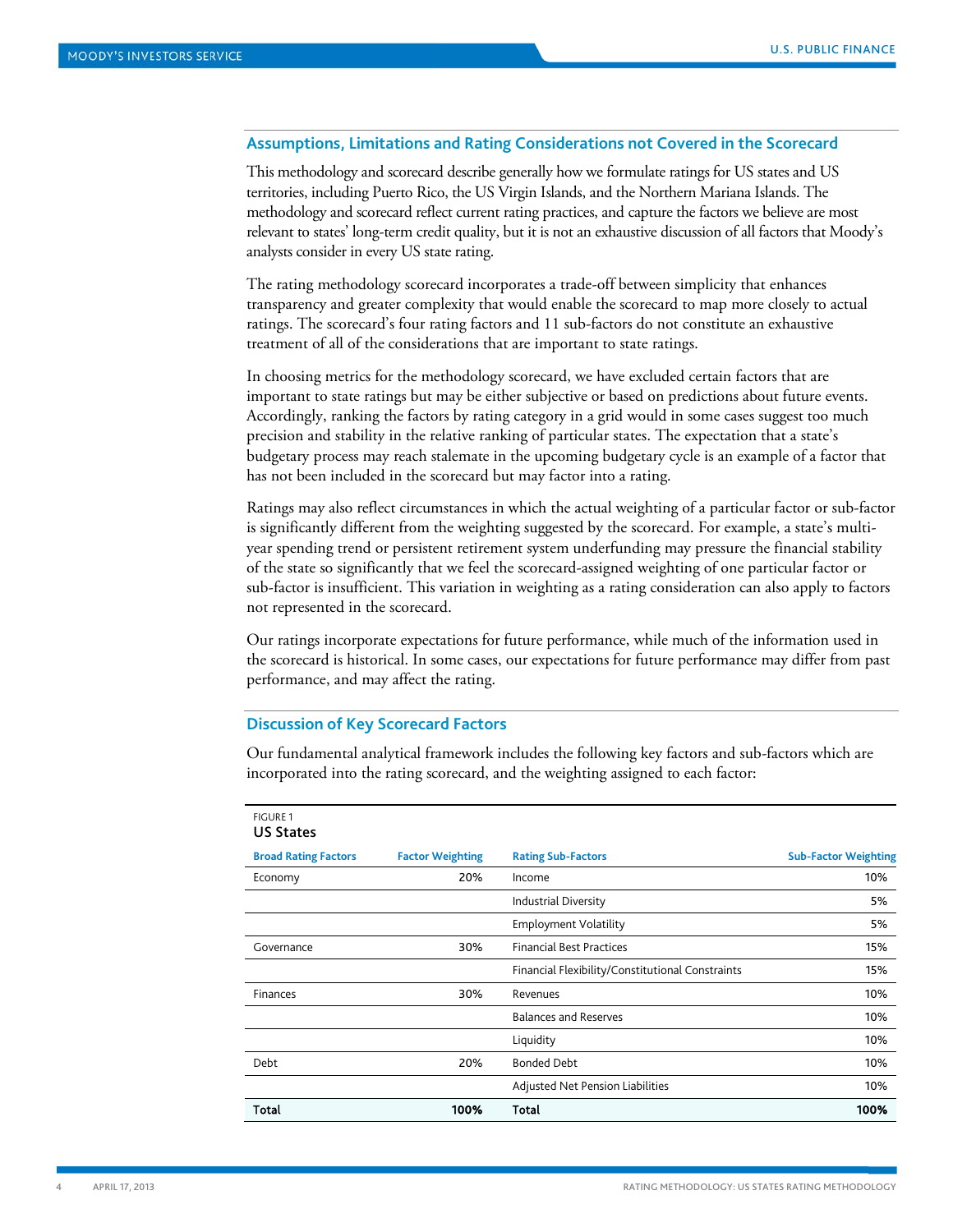Our fundamental analytical framework also includes the following additional key rating factors and sub-factors that do not fall into the overall rating scorecard, but could shift a rating up or down anywhere from half a notch to multiple notches from what the scorecard suggests. These factors include:

| L.   | <b>Additional Economic Factors</b>                                                                   |
|------|------------------------------------------------------------------------------------------------------|
| a.   | <b>Expected Economic Growth</b>                                                                      |
| b.   | Poverty Rate                                                                                         |
| Ш.   | <b>Additional Governance Factors</b>                                                                 |
| a.   | <b>Conservative Governance</b>                                                                       |
| b.   | <b>Political Polarization</b>                                                                        |
| c.   | Congressional Representation (states have congressional representation, while US territories do not) |
| d.   | Lack of Appropriation for Debt Service                                                               |
| e.   | <b>Weakness in Fiscal Best Practices</b>                                                             |
| III. | <b>Additional Financial Factors</b>                                                                  |
| a.   | Structural Imbalance                                                                                 |
| b.   | Cash Flow Borrowing                                                                                  |
| c.   | Lack of Market Access                                                                                |
| IV.  | <b>Additional Debt Factors</b>                                                                       |
| a.   | Pension liabilities/funding efforts                                                                  |
| b.   | Debt ratios or debt structure                                                                        |
| c.   | Borrowing on behalf of local governments                                                             |
| V.   | <b>Additional Other Factors</b>                                                                      |
| VI.  | Other factors specific to a state or credit that may affect rating                                   |
| VII. | <b>Operating Environment</b>                                                                         |
|      |                                                                                                      |

# **Factor 1: Economy (20%)**

#### Why It Matters

A state's economic base ultimately generates the resources that repay its debt, and demographic factors drive expenditure demands. Thus, economic analysis is the fundamental starting point of the rating process. Moody's analyzes the current economic profile of each state in order to gauge specific economic strengths and weaknesses and to set expectations for future performance. We compare the relative economic strength of the states along with measures of personal and business income, industrial diversity, and volatility. We rely on regional economic analysis and forecasting by private economists and by state professionals. We also consult with Moody's corporate analysts for information on any dominant industry in a state.

#### How We Measure It for the Scorecard

# Income

#### *Per-capita income relative to US average*

Income levels affect a state's taxing capacity, its spending demands, and support for its debt. Wealth levels vary tremendously among the states, with the 2011 personal income per capita of the poorest state equal to only about 77% of the national average, while the richest state's per-capita income is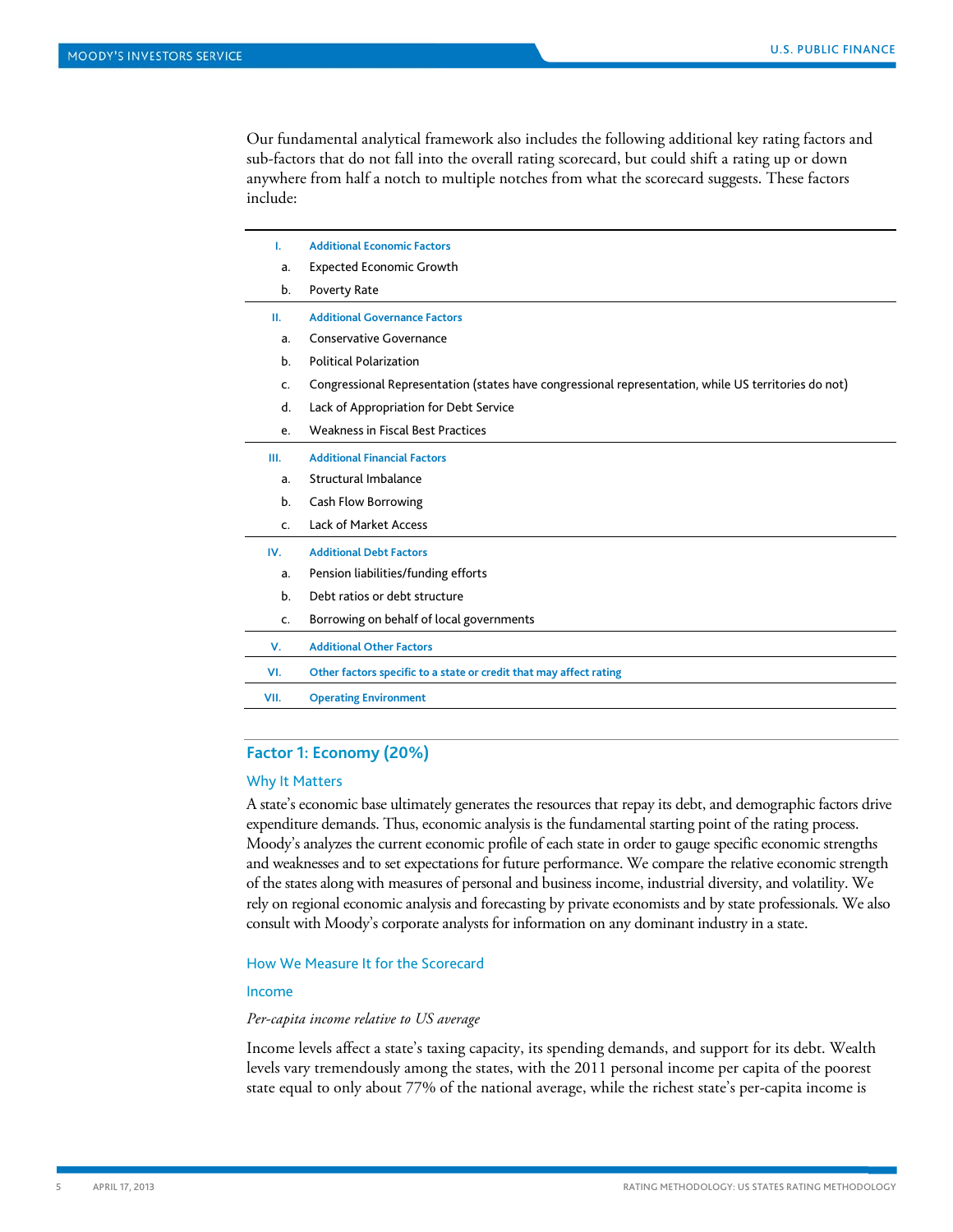about 139% of the national average. [3](#page-5-0) Per-capita personal income relative to the US average reflects the overall wealth of the state, and thus the state spending that may be required, as well as the economic base the state can draw upon.

#### Employment and Economic Diversity

Moody's pays close attention to employment data, for two reasons. First, jobs generate the income to pay taxes. Non-earned income such as capital gains may play an increasingly large role in state revenue growth and volatility, but employment is still a good measure of overall state economic health. Second, the federal government releases state-level data on employment frequently and relatively promptly, offering a real-time gauge of a state's economy relative to its peers. Moody's examines historic job trends and forecasts of job and income growth. We track the composition of job growth across industries and regions within a state and look at wage data to assess whether job growth is concentrated in high-paying or low-paying sectors. The geography of state job growth is important; some states have a geographic mismatch between population and jobs that statewide data can mask. Economically strained regions within a state can present serious spending needs even when aggregate state employment data give the appearance of economic strength. This is particularly true of regions that have experienced fundamental geographic and industrial shifts in their economic structure. Trends in the size of the labor force and labor force participation are important indicators of economic strength and more telling than unemployment rates alone.

#### *Industrial Diversity*

One of the most important variables in Moody's analysis of a state economy is diversity. All else equal, we expect a diverse economy to perform better than an economically concentrated one over the long run, and to suffer less during economic recessions that are concentrated in particular industries. In the recession that began in 2001, states concentrated in the manufacturing sector sustained the greatest economic and financial damage. In the recession that began in December 2007, states with high concentrations of construction employment, financial services, and tourism/gaming were hit disproportionately hard.

The industrial diversity index published by Moody's Analytics in its State Précis reports is defined as the extent to which a state's industrial structure approximates the US industrial structure. Figure 6 at the end of the report provides the latest available index. A value closer to zero signifies that the state has a very different industrial structure from that of the US and is much less diverse than the US, while a value closer to one reflects a state with an industrial structure that more closely mirrors the diversity of the US.

## *Employment Volatility*

Another important economic variable is volatile the economy. To measure this, we use the Moody's Analytics measure of employment volatility, also published in the State Précis reports and reprinted in Figure 6 at the end of this report. This metric is defined as the standard deviation in a state's monthly, year-over-year, non-agricultural employment growth compared to the standard deviation for the US. This is measured over the most recent 10-year period, and a volatility of 100 means that employment volatility in a state is equal to that of the US. Greater than 100 indicates more volatility than the US, and a lower number reflects less volatility.

<span id="page-5-0"></span>Bureau of Economic Analysis, US Department of Commerce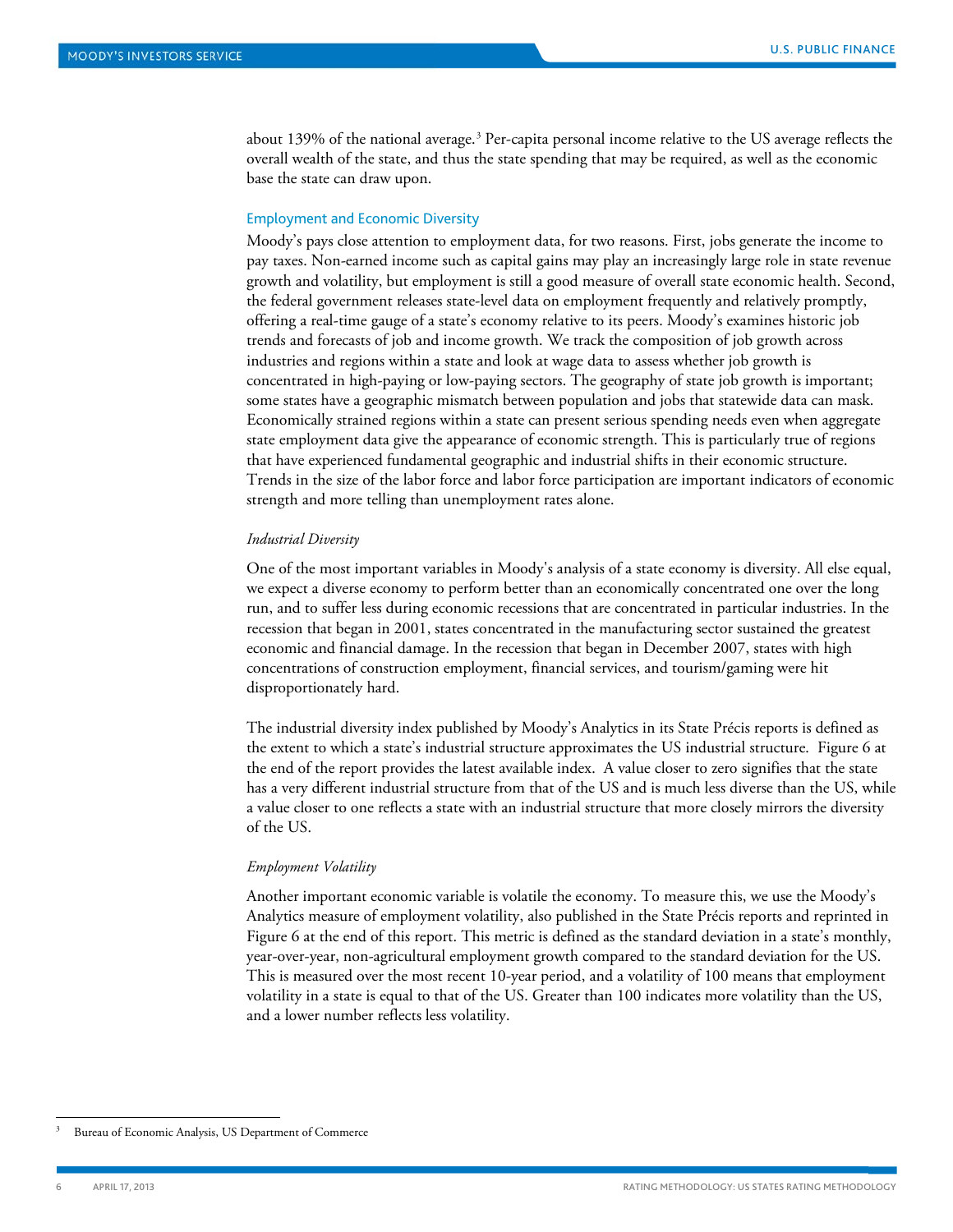These economic variables are backward-looking metrics. We may adjust the scorecard-indicated rating to reflect a forward-looking view of economic growth.

| Economy (20%)                           |                                                |          |              |                 |              |             |                         |
|-----------------------------------------|------------------------------------------------|----------|--------------|-----------------|--------------|-------------|-------------------------|
| Sub-Factor                              | <b>Measurement</b>                             | Aaa      | Aa1          | Aa <sub>2</sub> | Aa3          | A           | <b>Baa and</b><br>below |
| Income                                  | Per capita<br>income relative<br>to US average | >100% of | 90%-100% of  | 85%-90%         | 80%-85%      | 50%-80%     | < 50%                   |
| Employment<br>and Economic<br>Diversity | Industrial<br>diversity<br>(1=most<br>diverse) | > 0.85   | $0.7 - 0.85$ | $0.55 - 0.7$    | $0.4 - 0.55$ | $0.1 - 0.4$ | < 0.1                   |
|                                         | Employment<br>Volatility<br>$(US=100)$         | < 95     | 95-120       | 120-140         | 140-180      | 180-300     | > 300                   |

# **Factor 2: Governance (30%)**

# Why It Matters

This category of rating factors examines the quality of financial decision-making and execution. Some of the governance factors are embedded in law, but others are practices that have developed over many years. Some states have relatively strong financial management laws but weak actual practices, while others have a weak financial management legal structure but strong practices.

The governance factors capture willingness to take proactive policy actions, in contrast to ability-topay measures (such as fiscal capacity). As applied to state ratings, these actions indicate a state's willingness to take financial policy actions that ensure maintenance of a reliable financial cushion. The speed with which such decisions are implemented is important, because delays can be very costly when expenditures are outpacing revenues. The most effective governance systems involve enacting a balanced budget at the beginning of the fiscal year based on realistic forecasts, closely monitoring the budget during the year, and then quickly making adjustments if it begins to veer off course.

Financial results are affected heavily by the degree to which state policy makers are realistic about the tradeoffs involved in budget policy choices. This in turn requires governors and legislatures to have accurate and objective information about the costs and benefits of programs and the revenue implications of tax policy changes, which is aided by good management information systems and professional legislative and executive branch fiscal staff.

States that attempt to increase expenditures for popular programs and simultaneously pledge not to raise taxes or cut other programs generally see their balance sheets deteriorate as reserves are drawn down, debt loads grow, and off-balance-sheet devices are used to fund deficits.

# Budget Development and Management Practices

A number of specific fiscal management practices tend to produce the strongest results. Most states use some of these, but highly rated states tend to use most of them. These practices are most effective when institutionalized in a state's management culture and transcend changes in administrations, parties, or legislative leadership.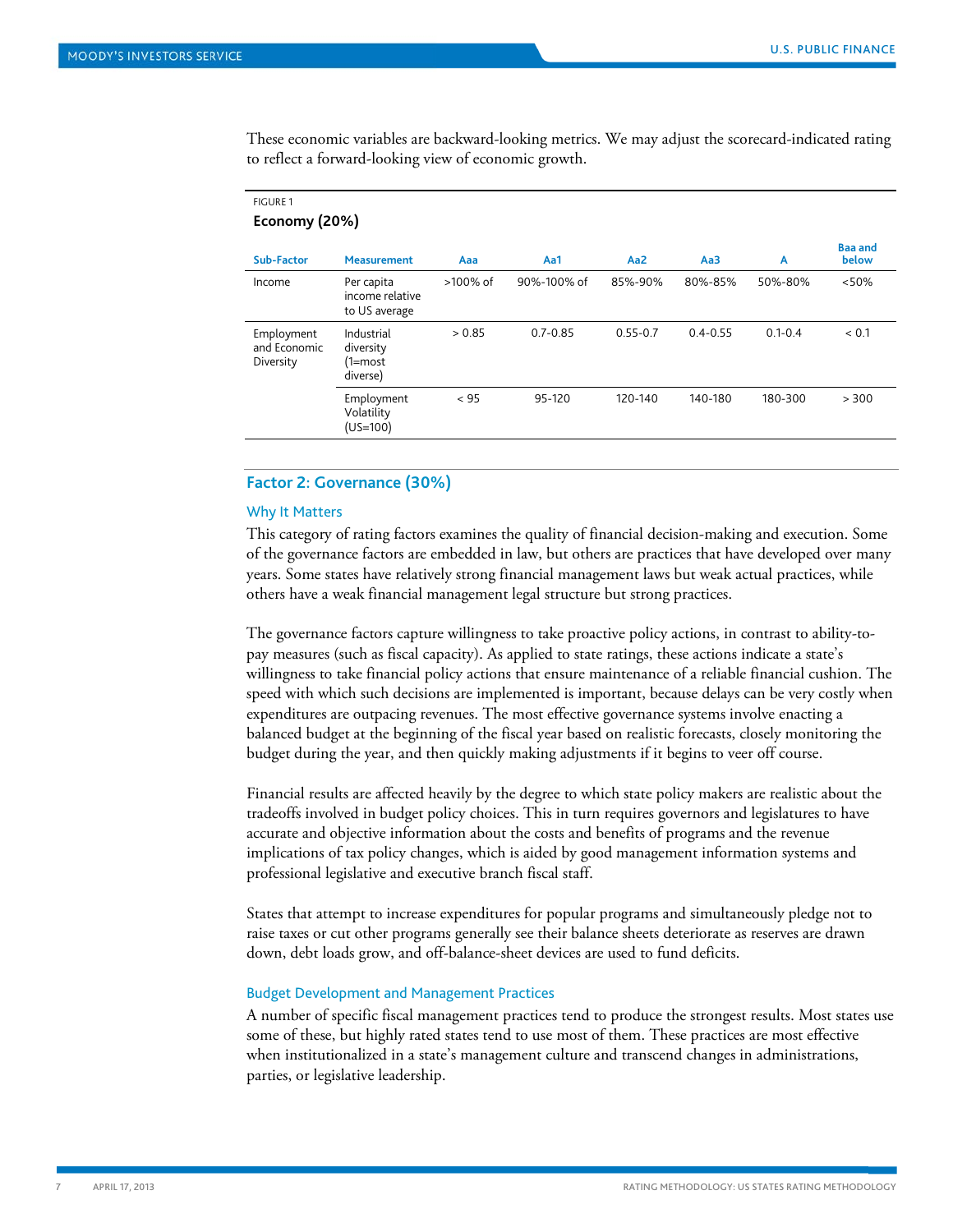While our methodology weights governance more heavily than economic factors, some states have good practices, but economic attributes that exert a downward pull on the rating. Conversely, some states may not have a predominance of best practices, but have such deep economic resources that their fiscal capacity and flexibility produce strong financial results.

Most states' financial performance looks good when the economy is booming, but the real test occurs when the economy declines. State practices diverge dramatically when confronted with severe revenue shortfalls. Some states address the problem quickly with solutions that involve recurring revenues and expenditure reductions while others postpone decisions, hoping that the economy will bounce back. Those that react faster are able to realign their budgets and maintain a stronger financial position, while those that wait are likely to see their finances weaken materially. Over time, the net effect of governance effectiveness accumulates in a state's financial statements. We use information about these governance factors to project how a state's financial health will hold up under stress.

#### How We Measure It for the Scorecard

# *Financial Best Practices*

States where the executive branch has strong constitutional power to control spending are generally better positioned to stay on top of revenue shortfalls and unexpected spending increases. When the executive branch is prohibited from limiting spending without accompanying legislative action, delays to necessary budget adjustments can ensue, compounding the problem. In some states, the executive branch has extensive powers to allocate or "allot" appropriations to the agencies, either on a monthly or quarterly basis. Budget managers in some states allot less than the full appropriation during the early months of the year and then, depending on revenue performance, gradually release spending authority. As a result, they are able to swiftly reduce spending when revenues begin to weaken during a recession. In addition, states may have a history of best practices that bolster the ability to maintain balanced budgets and healthy finances. We look at state best practices including:

- » Does the state have a binding consensus revenue forecasting process? If so, how many times per year are the forecasts updated?
- » Does the state produce detailed and credible multi-year financial plans?
- » Is there unlimited executive authority to cut expenses mid-year without legislative approval?
- » Does the state publish a debt affordability analysis?
- » Does the state have timely audited financial reporting and timely budgets?

Generally, a state with four or five of the best practices will score a Aaa or Aa1 on this measure, while states with three will score Aa1 or Aa2, and states with two or fewer of the five best practices will likely score a Aa3 or lower.

# *Financial Flexibility/Constitutional Constraints*

The constitutions of some states include provisions that limit financial flexibility and weaken the institutional governance framework. The initiative and referendum process can particularly constrain flexibility over time. California, Oregon, and Washington are among the states with the most active voter initiative processes, and in all three there have been long-run budgetary effects. Some states are constitutionally blocked from increasing revenues unless they put a referendum to the voters. Those states often can only look to the expenditure side of their budgets to close deficits when a two-pronged approach would offer more flexibility.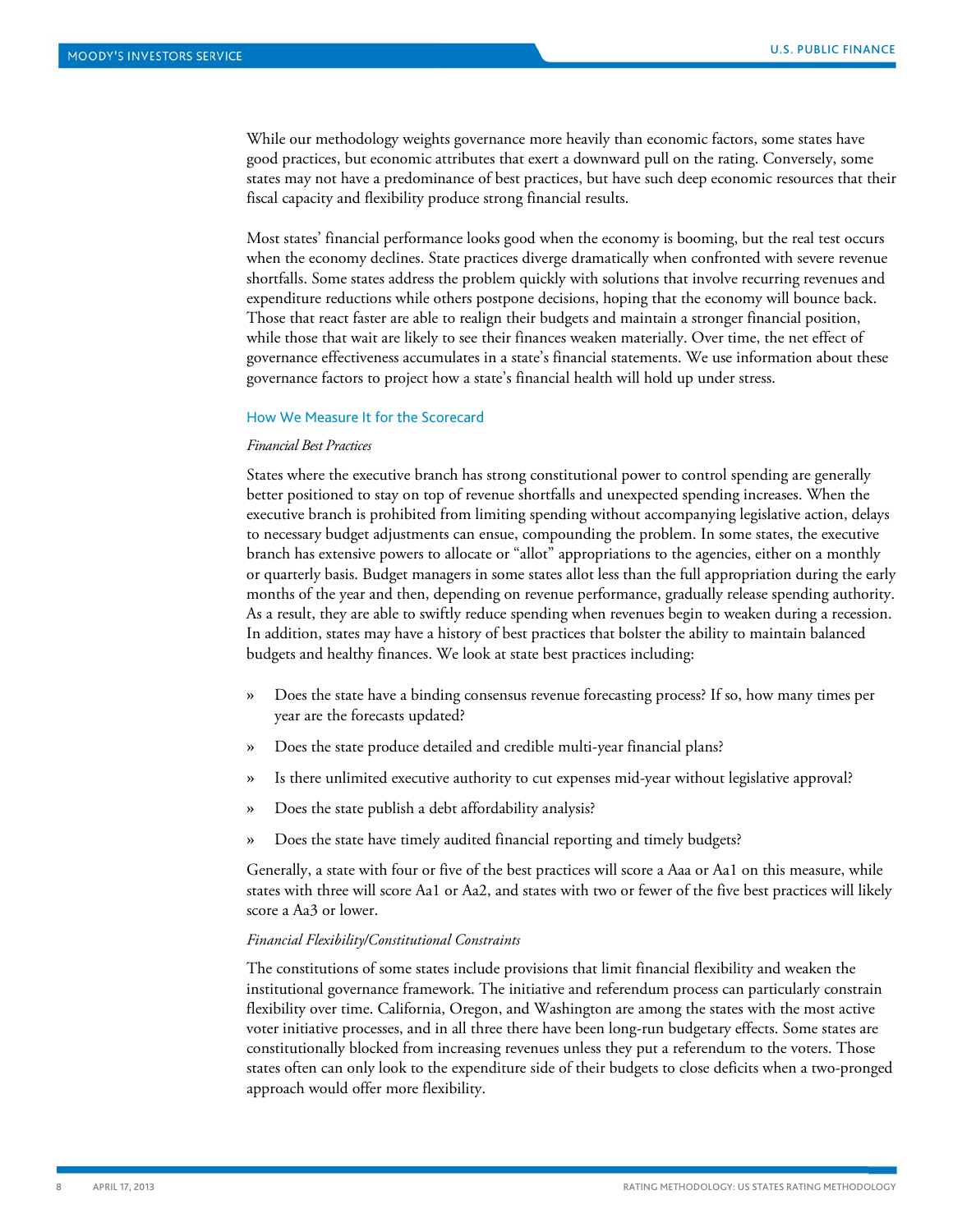Some of the characteristics we consider in assessing flexibility include:

- » Does the state have an initiative and referendum process?
- » Does the state have constitutional caps on raising revenues?
- » Is a super-majority of the legislature required to pass revenue increases or the budget?
- » Are there criteria ensuring maintenance of a Rainy Day Fund?
- » Are there requirements to replenish the Rainy Day Fund if drawn upon?

Generally, a state that scores positively on four or five of the five characteristics of flexibility would receive a Aaa score on this measure, a state with three would score Aa1, and a state with none would score Baa.

#### FIGURE 2

# **Governance (30%)**

| Sub-Factor  | <b>Measurement</b>                                         | Aaa                                                                                                                        | Aa1                                                                                                                      | Aa <sub>2</sub>                                                                                                                                     | Aa3                                                                                                                                                     | A                                                                                                                                                                      | <b>Baa and below</b>                                                                                                                                               |
|-------------|------------------------------------------------------------|----------------------------------------------------------------------------------------------------------------------------|--------------------------------------------------------------------------------------------------------------------------|-----------------------------------------------------------------------------------------------------------------------------------------------------|---------------------------------------------------------------------------------------------------------------------------------------------------------|------------------------------------------------------------------------------------------------------------------------------------------------------------------------|--------------------------------------------------------------------------------------------------------------------------------------------------------------------|
|             | Financial best<br>practices                                | Strongest<br>financial best<br>practices                                                                                   | Very strong<br>financial best<br>practices, but<br>without all of the<br>strongest<br>characteristics                    | Moderately<br>strong financial<br>best practices                                                                                                    | Sufficiently<br>strong financial<br>best practices                                                                                                      | Adequate<br>financial best<br>practices that<br>can exacerbate<br>budgetary<br>problems                                                                                | Weakest<br>financial<br>practices                                                                                                                                  |
| Flexibility | Financial<br>Flexibility/Consti<br>tutional<br>constraints | Greatest<br>financial<br>flexibility:<br>strongest<br>institutional<br>governance with<br>no constitutional<br>constraints | Strong financial<br>flexibility: strong<br>institutional<br>governance with<br>very few<br>constitutional<br>constraints | Moderately<br>strong financial<br>flexibility:<br>moderately<br>strong<br>institutional<br>governance with<br>some<br>constitutional<br>constraints | Adequate<br>financial<br>flexibility:<br>institutional<br>governance<br>and/or<br>constitutional<br>constraints that<br>can inhibit<br>budget solutions | Less than<br>adequate<br>financial<br>flexibility:<br>institutional<br>governance<br>and/or<br>constitutional<br>constraints that<br>often inhibit<br>budget solutions | Weakest<br>financial<br>flexibility:<br>institutional<br>governance<br>and/or<br>constitutional<br>constraints that<br>consistently<br>inhibit budget<br>solutions |

# **Factor 3: Financial Strength (30%)**

# Why It Matters

Unlike economic factors, which are largely beyond the states' control, financial results are the product of many decisions and practices determined by state policy makers. While tax collections and expenditures reflect fiscal capacity, and they ebb and flow with economic cycles, the financial choices states make given the economic situations they face—at any point in the economic cycle—are critical to the rating.

Structural budget balance is a central concept in evaluating state financial strength. A structurally balanced budget is one for which the forecast shows that recurring revenues under reasonable economic growth assumptions can support recurring baseline expenditure commitments, given anticipated demographic trends and current policies. We expect governors and legislatures to make taxing and spending decisions for each budget cycle that will affect this equation, but current laws indicate the baseline from which to start the evaluation of structural balance. To assess the degree of structural balance, we look at each side of the budget in turn, using the audited financials to assess structural balance in the past, and current and future budget projections to estimate a state's future structural balance.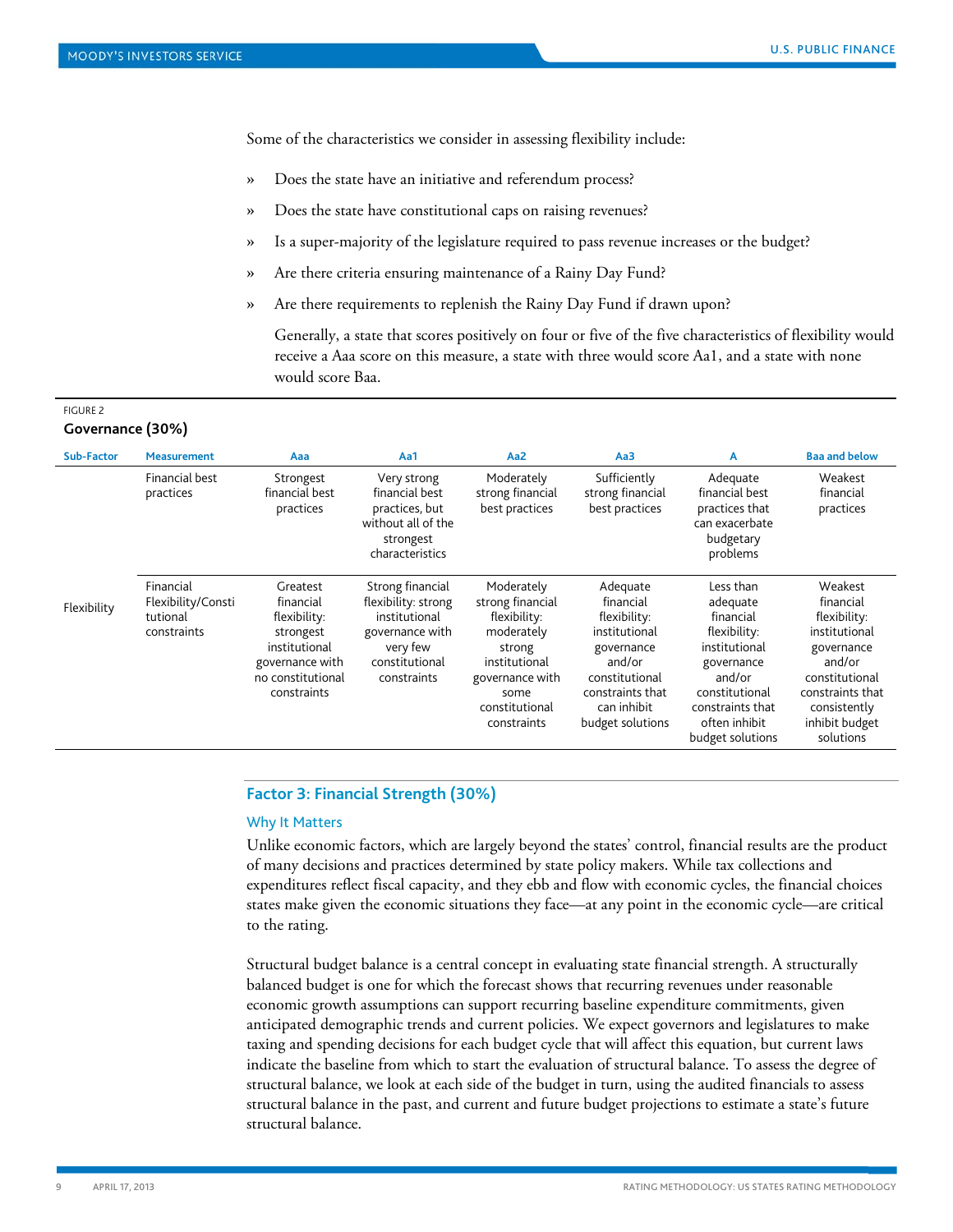#### How We Measure It for the Scorecard

#### *Revenue Diversity, Volatility, and Growth*

During a recession, states with the broadest and most diverse revenue streams generally fare better against downward economic pressures than those with concentrated revenue structures. Over time we have observed that states that impose all three of the most broad-based taxes—corporate income tax, personal income tax, and sales tax, as well as an array of more narrowly-based taxes and fees—are best positioned to manage revenue downturns. A broader tax base also generally does a better job of generating tax revenue that keeps pace with the state's economic growth, which aids structural budget balance.

The volatility of a state's revenue stream is an important rating consideration. Sales and income taxes are less volatile than narrower, targeted taxes, such as real estate or gasoline taxes. Generally speaking, Moody's expects that states with both major taxes would have a less volatile revenue stream than those with only one. The predictability of each type of state tax also varies. Corporate income tax collections can swing significantly because companies have substantial tax planning flexibility and thus tax revenue performance is not linked closely to corporate profits. However, because this tax accounts for only about 5% of the states' revenues on average, $^4$  $^4$  these fluctuations matter less than volatility in the sales and income taxes.

When state budgets are projected to grow, Moody's monitors current and forecasted revenue growth to determine whether the revenues can accommodate the growing expenditure base. Revenue growth both before and after any tax law changes is important, as is the source of the revenue growth. State income taxes have become increasingly progressive as various states have passed laws to raise the income threshold at which they levy the income taxes and added bracket structures to tax higher income earners at higher marginal rates. As a result, income tax revenue grows more rapidly than income in some states and conversely, falls more precipitously when income falls. The sales tax can also vary in how well it captures economic growth, depending on how broad the taxable base is. Some states tax services, while others tax only goods, and many states vary in their taxation of food and drugs. As political constraints have led states to avoid increases to their broad-based taxes, many have looked toward smaller revenue sources, which we consider less valuable. Not only can these taxes and fees be more volatile, but in some cases, they can also grow less rapidly than the economy. Such smaller and more risky revenues include various "sin" taxes (cigarette, alcohol, and gaming) as well as a variety of fee increases that are rarely indexed to inflation and grow only with transaction volume. The structure of income and sales taxes can also affect how well they capture economic growth in a state.

Moody's also examines whether revenue growth is expected to be recurring because this has implications for future structural balance. Nonrecurring revenues, such as diversion of dedicated taxes to the General Fund or raids on other funds, are a common feature of state budgets in difficult times and can play a reasonable role if used in moderation as a bridge to better times. However, depending on their scale, they can undermine structural budget balance and set the stage for future fiscal stress. Other one-shots include asset sales, draw-downs of various state funds, accelerated tax collections, deferrals of tax refunds or other payments, and deficit financings. States that depended heavily on these types of solutions during the recent recession were more likely to see downward rating actions compared to those that addressed the widespread budget stress with recurring solutions.

To measure revenue diversity, volatility, and growth, we assess the past ten years of revenue collections by looking at the number of years of revenue declines, the largest one year decline, and the concentration of the revenue streams.

<span id="page-9-0"></span> <sup>4</sup> Nelson A. Rockefeller Institute of Government State Revenue Report, August 2012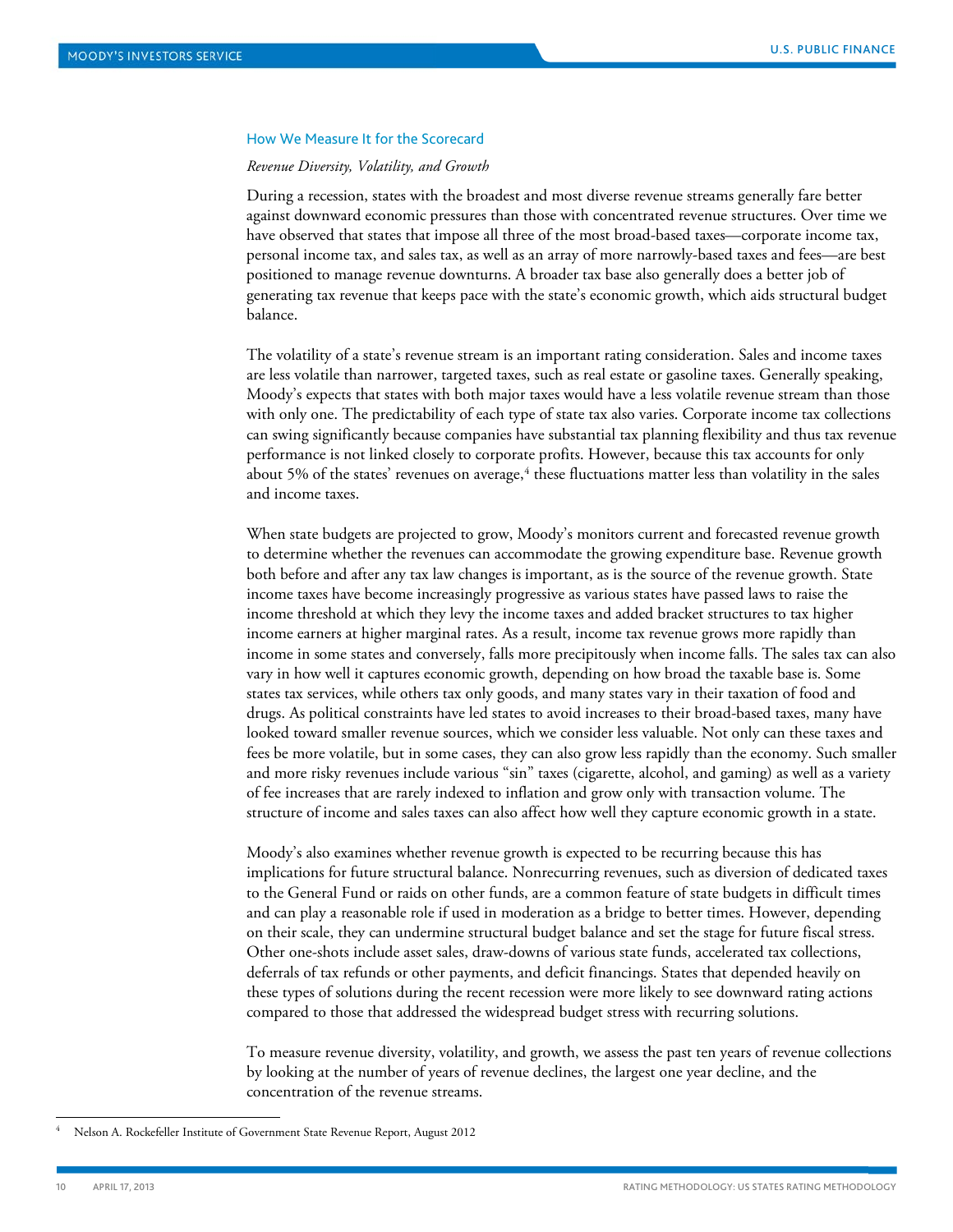As most states are required to enact balanced budgets, with revenues equaling expenditures, the willingness and ability of a state to cut spending in times of revenue decline is important. We assess a state's ability to adjust spending by looking at the percent of a state's spending that is fixed (debt service and pension contributions, for example) versus discretionary. We also note states that have requirements to cut spending when revenues decline, which automatically balances the budget without legislative wrangling. States that have historically been less willing or able to cut spending in downturns tend to have large negative available balances through the downturn. This information is an input into our forward looking view on future available balances.

#### Balances and Rainy Day Fund

#### *Available Balances as Percent of Operating Revenues*

Moody's looks at a number of balance sheet measures, but the fund balances presented in Comprehensive Annual Financial Reports (CAFR) provide a critical point of comparison of state financial conditions. During the legislative budget process, state policymakers generally consult financial information prepared using various state-specific approaches. In many states, these are cashbasis budget or accounting presentations. In an effort to make apples-to-apples comparisons among the states, Moody's relies heavily on audited GAAP (Generally Accepted Accounting Principles) financial statements.

Fund balance comparisons from the audited financial statements are an important analytic tool capturing the cumulative effect of budget actions. Fund balance measures generally reflect standardized revenue and expenditure accrual policies under GAAP accounting, and thus show the effects of actions a state may have taken to balance the budget by deferring the cash funding of current obligations. Most state constitutions require a balanced budget, but few states measure balance on a GAAP basis for that purpose. Two states might have comparable June 30 cash cushions, for example, but one may plan on deferring school aid payments for the school year that just ended to the early part of the next fiscal year. A state that has already paid its school aid is in a better comparative fiscal condition.

The primary measure of fund balance that we use is the Unreserved, Undesignated Fund Balance (UUFB), plus any other reserves available outside of the General Fund (usually Rainy Day Funds). Almost all states maintain a Rainy Day Fund, which may be part of the general fund balance or separate from it, depending on the state's accounting approach. The combination of UUFB plus other available reserves is a key metric in our analysis that we term "Available Balances." As a percent of revenues, Available Fund Balance provides a measure of the financial reserves potentially available to fund unforeseen contingencies. Under new fund balance reporting rules (GASB 54), states have begun to report balances with slightly different labels (Unassigned Fund Balance instead of Unreserved, Undesignated Fund balance, for example).

While most states have some form of a Rainy Day Fund, there is a wide variation on how these funds are maintained, added to, or tapped. Financial statements reveal the results of past practices. In our analysis, we look at a state's rules and its actual practices and form a view of how the rainy day fund will be managed over time. For example, some states require some or all of the revenues in excess of the forecast, or in some cases the net surplus at the end of the year, to be deposited to the fund. A state seeking to build up reserves can deliberately project revenues at the low end of the forecast range. Some of the states with weak Rainy Day Fund guidelines or practices may have a reserve fund on the books, but keep it at such low funding levels that it is of little use to the state should the budget tighten.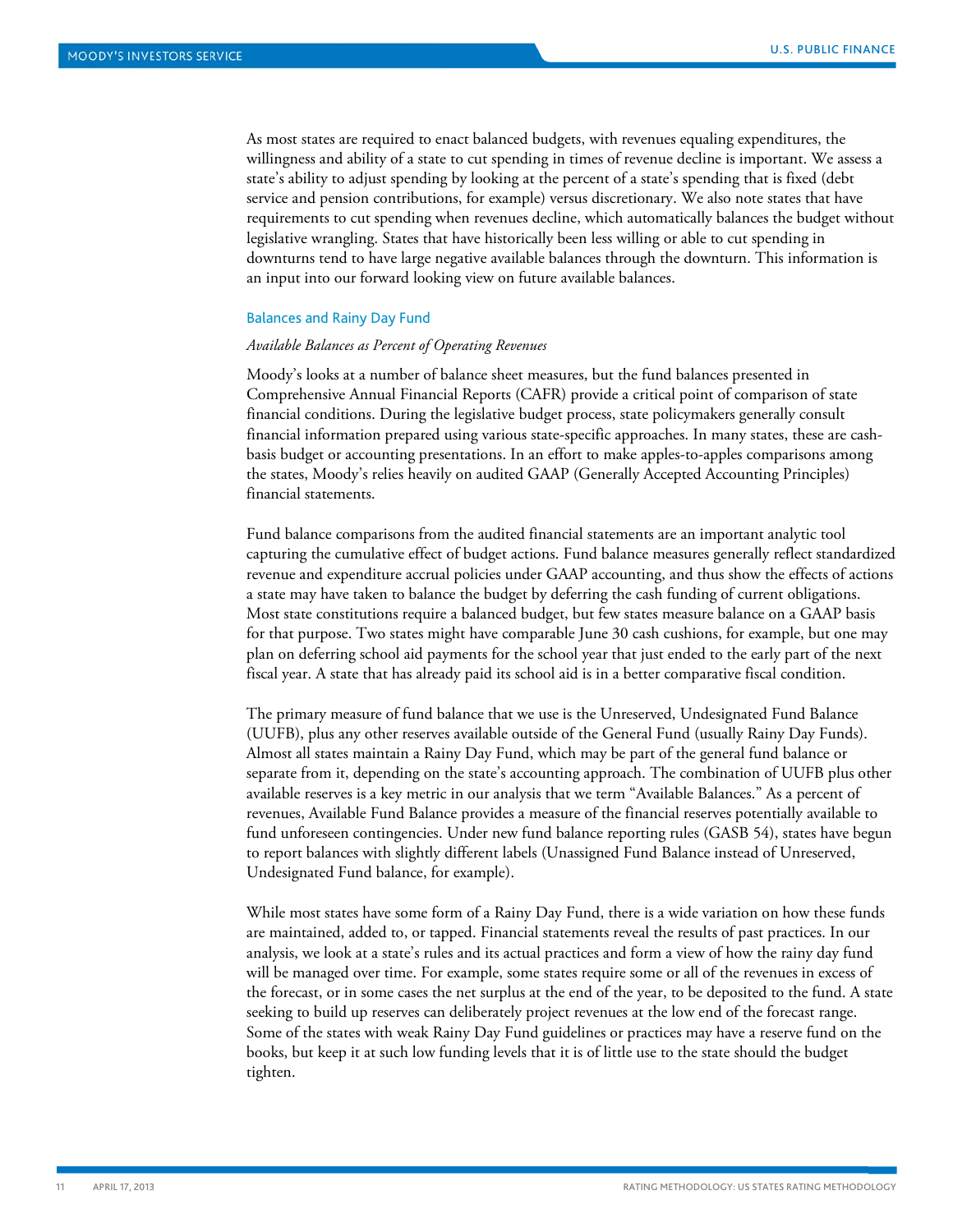#### **Liquidity**

#### *Cash Management and Liquidity*

Since fund balance is based on accrual-based accounting, we also look at cash-basis liquidity measures to assess states' relative degrees of financial cushion. Quite simply, states pay debt service, vendor bills and payroll with cash. States provide Moody's with year-end cash statements and, in the case of states with narrower margins, monthly, weekly and even daily cash flow statements and projections. While many states' GAAP and cash positions are aligned, some states may look quite different and thus, Moody's finds it necessary to examine both sets of statements to get a full financial picture of a state. Some states may have positive GAAP balances but still have tight liquidity positions at certain points during the year. Conversely, some states may have a negative GAAP balance, but may still have ample cash on hand, either in the General Fund or outside of it.

A good indicator of liquidity levels for states is the cash cushion available to it at the end of the fiscal year. Whether or not a state has issued short-term cash flow notes, which it may do to smooth an imbalance between revenue collections and spending, we look at the cash available at the end of the year relative to annual own source revenues to determine whether the state has strong or weak cash margins. A history of weak year-end liquidity likely signifies a tight cash position throughout the year, with little cushion available if revenues dip unexpectedly. In addition, we look at whether a state needs to do external cash flow borrowing and/or internal cash flow borrowing, and whether a state has alternate liquidity available.

# FIGURE 3 **Finances (30%)**

| Sub-Factor                                  | <b>Measurement</b>                                                   | Aaa                                                                                                                             | Aa1                                                                                                                                                                       | Aa <sub>2</sub>                                                                                        | Aa3                                                                                                                                           | A                                                                                                                                              | <b>Baa and below</b>                                                                                                                           |
|---------------------------------------------|----------------------------------------------------------------------|---------------------------------------------------------------------------------------------------------------------------------|---------------------------------------------------------------------------------------------------------------------------------------------------------------------------|--------------------------------------------------------------------------------------------------------|-----------------------------------------------------------------------------------------------------------------------------------------------|------------------------------------------------------------------------------------------------------------------------------------------------|------------------------------------------------------------------------------------------------------------------------------------------------|
| Revenues                                    | Revenue<br>Diversity,<br>Volatility, and<br>Growth                   | Strongest<br>revenue growth,<br>very low to no<br>volatility, low<br>reliance on<br>volatile<br>revenues                        | Strong revenue<br>growth, low<br>volatility, low<br>reliance on<br>volatile<br>revenues                                                                                   | Moderate<br>revenue growth<br>or volatility,<br>some reliance<br>on volatile<br>revenues               | Modest revenue<br>growth, marked<br>volatility, some<br>reliance on<br>volatile<br>revenues                                                   | Many years of<br>revenue declines<br>and/or steep<br>declines.<br>reliance on<br>volatile<br>revenues                                          | Persistent<br>revenue<br>declines, high<br>negative<br>volatility, heavy<br>reliance on<br>volatile<br>revenues                                |
| Structural<br>Balance and<br>Rainy Day Fund | Available<br>Balances as % of<br>Operating<br>Revenue (5-yr<br>avg.) | Available<br>Balances greater<br>than 10%, with<br>requirements to<br>rebuild Rainy<br>Day Fund if<br>drawn upon                | Available<br><b>Balances from</b><br>5% to 10%.<br>likely to rebuild<br>Rainy Day Fund<br>if drawn upon                                                                   | Available<br><b>Balances from</b><br>0% to 5%, likely<br>to rebuild Rainy<br>Day Fund if<br>drawn upon | Available<br><b>Balances from</b><br>0% to -5%, no<br>plans to rebuild<br>Rainy Day Fund<br>if drawn upon                                     | Available<br>Balances -5% to<br>-40%, no plans<br>to rebuild Rainy<br>Day Fund if<br>drawn upon                                                | Available<br><b>Balances</b> less<br>than -40%, no<br>plans to rebuild<br>Rainy Day Fund<br>if drawn upon                                      |
| Liquidity                                   | Cash<br>Management<br>and Liquidity                                  | No external<br>cash flow<br>borrowing in<br>current year, no<br>need for internal<br>borrowing or<br>use alternate<br>liquidity | No external<br>cash flow<br>borrowing; may<br>use internal<br>borrowing, but<br>leads to healthy<br>liquidity<br>position; no<br>other cash<br>management<br>tools needed | External or<br>internal cash<br>flow borrowing,<br>but ending cash<br>is moderate to<br>healthy        | External cash<br>flow borrowing<br>or inter-year<br>cash<br>management<br>tools like<br>payment<br>delays); leads to<br>adequate<br>liquidity | May use both<br>external and<br>internal liquidity<br>borrowing, and<br>other cash<br>management<br>tools; liquidity<br>position still<br>weak | External or<br>internal<br>borrowings are<br>rolled across<br>fiscal years and<br>increasing over<br>time; liquidity<br>position still<br>weak |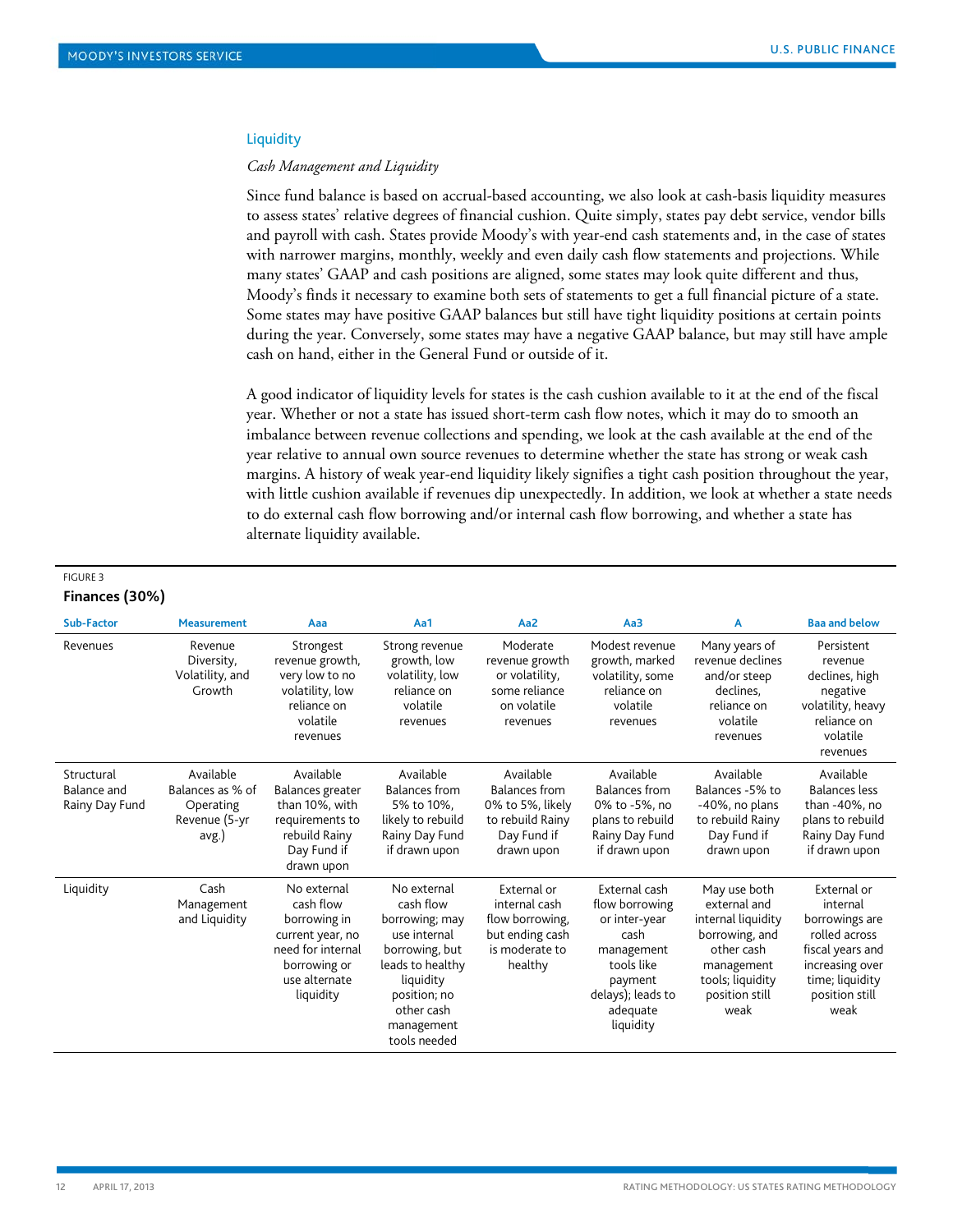# **Factor 4: Debt (20%)**

#### Why It Matters

The fourth factor, debt, captures the state's debt and other long term liabilities as part of our assessment of the state's overall financial health. The starting point for our analysis is to assess relative debt burdens and debt affordability. From there we take into account the state's debt structure. We also consider the state's capacity to meet its other long-term obligations, such as unfunded pension liabilities.

#### Long-Term Liabilities

We have historically assessed the credit risk of states' long-term obligations by comparing the amount of outstanding bonds to the size of state tax bases and economies. We have ranked states in our annual debt medians reports based on the par value of outstanding bonds (net tax-supported debt), as a percentage of income, on a per-capita basis and more recently, as a share of states' gross domestic product and as a share of state revenues.

The total unfunded liability of state pension plans have also been regularly factored into our analysis of state credit. In assessing state long-term liabilities we treat pension liabilities as a form of debt, and look at the state's unfunded pension liabilities as a percent of state revenues.

#### How We Measure It for the Scorecard

#### *Debt as Percent of Revenues*

Debt compared to revenues indicate the relative affordability of the state's debt obligations based on current revenue sources. For this metric we use Moody's reported figure for net tax-supported debt (NTSD), as reported in our annual Debt Medians reports and in Moody's Financial Ratio Analysis (MFRA), divided by the total by total governmental fund revenues.

#### *Unfunded Pension Liabilities as Percent of Revenues*

Unfunded pension liabilities represent a long-term liability for a state. In some states retiree benefits are constitutionally protected, and, in most, benefits are protected to some degree. Thus a state's unfunded pension benefits can present future budgetary pressure if not reduced. We adjust the state's reported unfunded actuarial accrued liabilities (UAAL) to reflect our preference for the use of a market-determined discount rate. We also assign liabilities to other participating governments in those cases where the state's reported liabilities are inclusive of all the sponsoring entities of multipleemployer cost-sharing plans. The resulting adjusted net pension liability is averaged over a three-year period to reduce year-to-year volatility. The metric is then calculated by dividing the average adjusted net pension liability by the state's most recent total governmental fund revenues.<sup>[5](#page-12-0)</sup>

Other factors are important in evaluating the credit implications of a state's pension finances. Many of them are related to pension governance and management and reflect choices made by the state, such as how much to contribute to the pension plan annually and the use of conservative or optimistic assumptions to calculate liabilities. We have always considered these factors. Analysts will be able to adjust the placement into rating categories of the pension metric to reflect such factors as a state's history of funding adequacy, the use of an exceptionally high or low discount rate, an especially long or short amortization period or whether the state has taken definitive and effective steps to reduce its

<span id="page-12-0"></span> <sup>5</sup> At this time we have two years of adjusted pension data (2010 and 2011), and will use the average of the two years in the scorecard. As the data for 2012 are collected and adjusted, we will use a three-year average.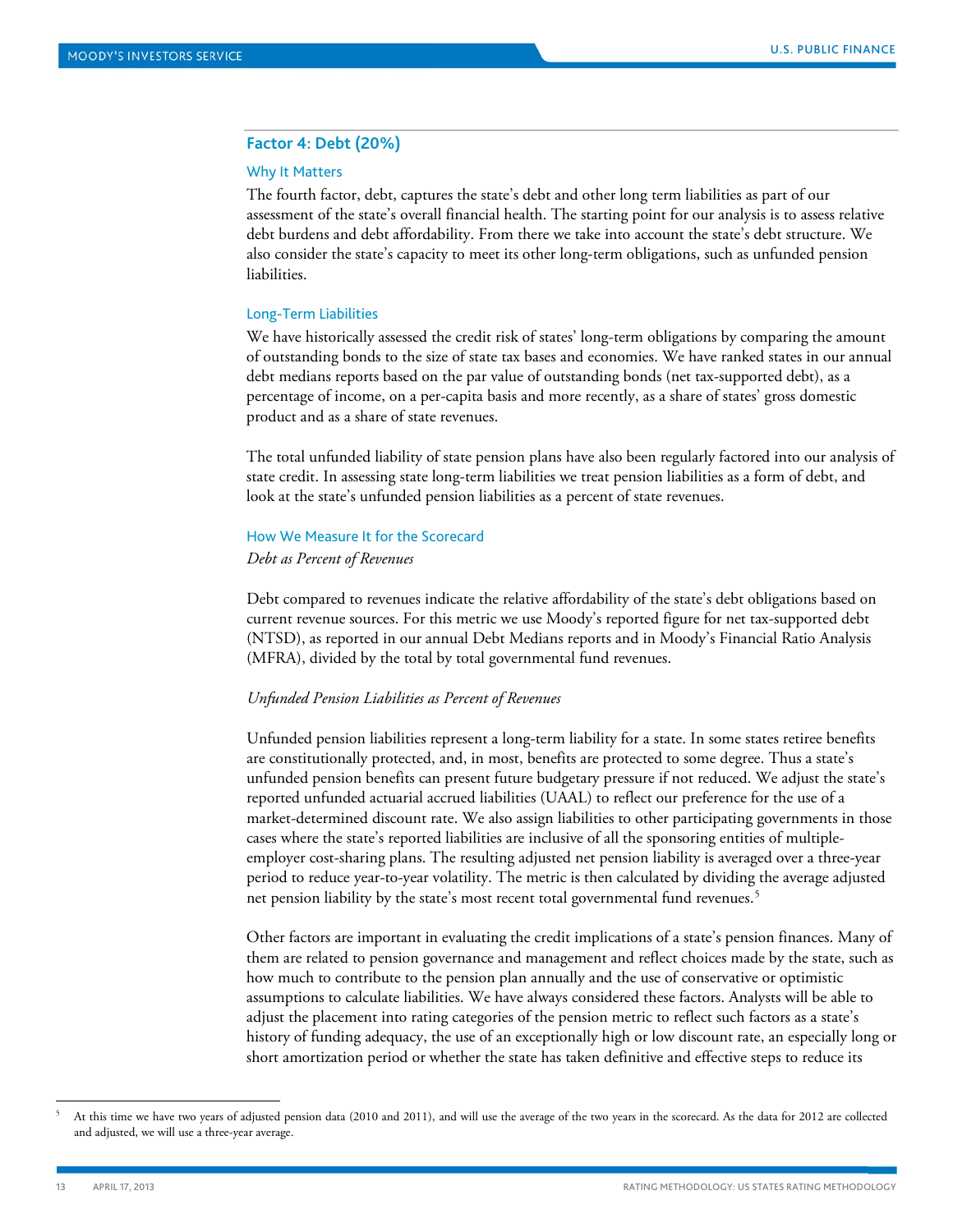| <b>FIGURE 4</b><br>Debt (20%) |                                                                                          |                  |         |                 |          |           |                      |
|-------------------------------|------------------------------------------------------------------------------------------|------------------|---------|-----------------|----------|-----------|----------------------|
| Sub-Factor                    | <b>Measurement</b>                                                                       | Aaa              | Aa1     | Aa <sub>2</sub> | Aa3      | A         | <b>Baa and below</b> |
| Debt Measure                  | NTSD/Total<br>Governmental Fund<br>Revenues                                              | Less than<br>15% | 15%-30% | 30%-50%         | 50%-90%  | 90%-130%  | Greater than 130%    |
| Pension<br>Measure            | 3 Year Average Adjusted<br>Net Pension Liability/ Total<br>Governmental Fund<br>Revenues | Less than<br>25% | 25%-40% | 40%-80%         | 80%-120% | 120%-180% | Greater than 180%    |

unfunded liability. Analysts will also be able to make below-the-line notching adjustments to reflect these factors.

# **Additional Factors Not Included in the Scorecard**

Inputs for all of the factors and sub-factors described above, with the weights shown on page 4 applied to each factor, determines a starting point for a state rating. There are times, however, when events in a state or certain characteristics of a state may be more significant determinants of a rating than the scorecard weightings imply. In these cases, certain additional factors might bring a rating up or down anywhere from half a notch to multiple notches. On occasion, this may change a rating by multiple notches. They include (but are not limited to) the following:

#### *Additional Economic Factors*

- » A very narrow economy, with little expectation of growth and/or diversification, and/or shrinking population due to outmigration (could bring rating down)
- » A poverty rate that is greater than 30% (could bring rating down)
- » Expected future status as growth state (could bring rating up)

# *Additional Governance Factors*

- » Political polarization that makes budgeting and financial decisions difficult (could bring rating down)
- » Lack of congressional representation (in the case of commonwealth or US territories) (could bring rating down)
- » Weakness in fiscal best practices, such as late CAFRs, weakness in consensus revenue estimating process, etc. (could bring rating down)
- » Heightened risk of lack of appropriation for debt service, or other nonpayment of debt service (could bring rating down)
- » Long history of conservative financial management, and/or frequent revenue estimating (at least four times per year) (could bring rating up)

# *Additional Financial Factors*

- » Large structural imbalance, even in economic upswings (could bring rating down)
- » Cash flow notes or other cash management tools used due to severe liquidity strain, may cross fiscal years or be rolled (could bring rating down)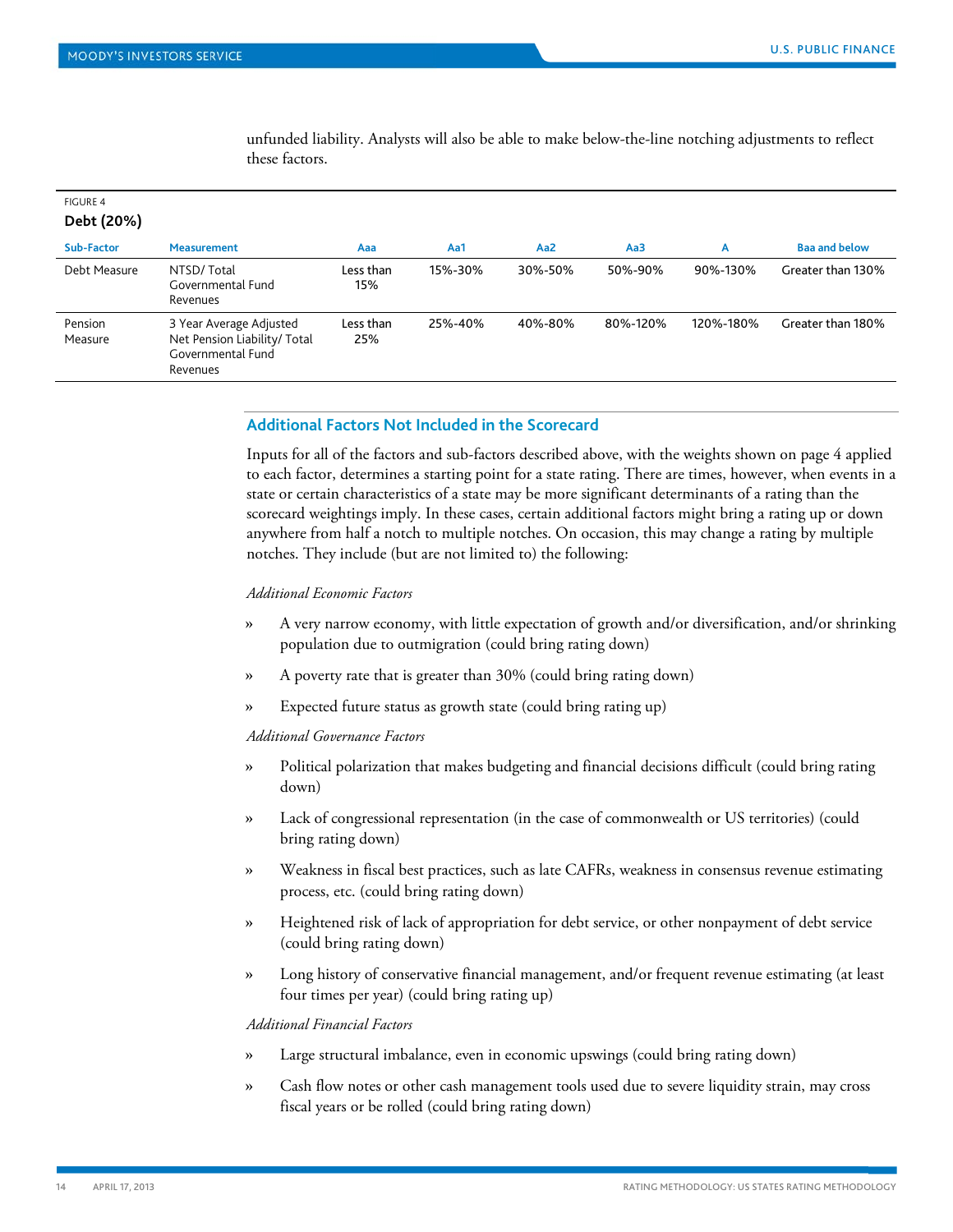- » Lack of market access (could bring rating down)
- » Delaying vendor payments due to cash flow strain (could bring rating down)

*Additional Debt Factors*

- » Significantly strong or weak pension characteristics not reflected in grid (could bring rating up or down)
- » Inflexible or risky debt structure, including high variable-rate and swap exposure relative to liquidity (could bring rating down)
- » Extremely high debt ratios (debt/personal income greater than 50%, for example) (could bring rating down)
- » Any structural subordination of GO debt (could bring rating down)
- » Consolidated borrowing on behalf of local governments (could bring rating up)

## *Additional Other Factors*

- » There may be other miscellaneous factors particular to a certain credit that affect the rating but are so specific that we have not included them in the scorecard. An example would be exposure to state-sponsored property insurance companies in a hurricane-prone region (could bring rating up or down), or severely underfunded other post-employment benefits (OPEB) liabilities.
- » Operating environment below Aa2 level (could bring rating down)

# **Operating Environment: US Macroeconomic and Financial Market Conditions are Favorable for US States**

# Why It Matters

Moody's analysis of US states is focused predominantly on state-specific characteristics, primarily because US states benefit from being in the generally favorable macroeconomic and financial market conditions of the Aaa-rated United States. With the change in the outlook on the US government bond rating to negative from stable, analysts have contemplated what, if any, impact the slight weakening of the operating environment will have for state credit quality.

In Moody's view, generally, the better the operating environment, the less it impinges on the intrinsic strength of an issuer's credit profile. When the US operating environment is equal to or more favorable than most states' own intrinsic credit profiles, it is not a material consideration in the rating analysis. Furthermore, operating environments at Aa-or-better rating levels are considered to be sufficiently strong so as to be neutral with respect to states' credit profiles, and are therefore not included in the scorecard. Consequently, operating environments would have only a neutral to negative impact on our ratings for states.

Macroeconomic conditions in a country affect the credit profiles of other domestic issuers. National fiscal and monetary policies will impact national and regional economic growth, with consequent impacts on government finances. Moreover, a strong macroeconomic environment that strengthens the sovereign's fiscal position through faster revenue growth would typically have the same direct effect on the finances of RLGs, as conversely, a weaker macroeconomic environment would dampen revenue growth.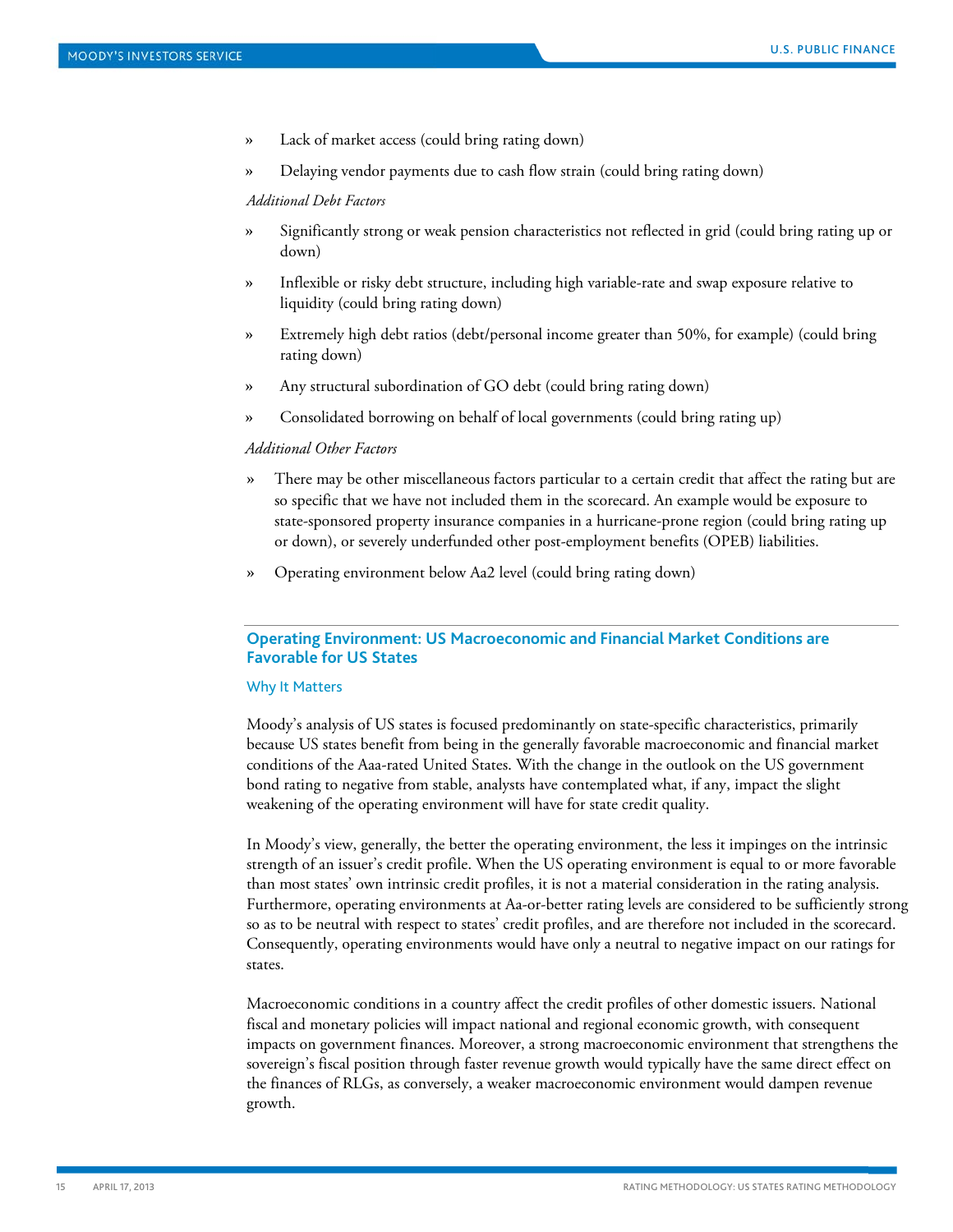Financial linkages also affect the credit risk of both sovereigns and RLGs. For instance, declining sovereign credit quality is often accompanied by a contraction in domestic credit and, *in extremis*, a banking crisis. Only those sub-sovereigns with limited refinancing needs and not running deficits requiring external financing would be insulated from financial market pressures.

In most cases, sub-sovereigns, as well as non-financial corporates and insurance companies, will not be rated more than two notches above the sovereign, and banks not more than one notch, due to multiple channels of shared exposure and contagion for issuers in the same sovereign environment. [6](#page-15-0) Exceptions do, however, exist. In most cases these issuers have reliable external support, or sufficient access to assets, revenues and financing resources that are domiciled outside their home sovereign environment.

#### Conditions for Rating States Higher than the US Sovereign Rating

Sovereign rating downgrades often coincide with an increase in long-term credit risk for other domestic issuers, even in the absence of a direct credit linkage. Declining sovereign credit quality is often accompanied by:

- 1. Deteriorating macroeconomic conditions, which also affect the credit profiles of other domestic issuers;
- 2. Large budget deficits or high inflation, which can prompt fiscal and monetary policy tightening that slows economic growth;
- 3. An increased likelihood that the sovereign will raise taxes and reduce services, adversely affecting issuers in the sectors directly affected;
- 4. Contraction in domestic credit availability and, in the extreme, a banking crisis; and
- 5. Large currency depreciations, which sharply increase the costs of servicing foreign currency debt.

The importance of these indirect credit linkages is supported by empirical evidence that when sovereigns default, the default rates of their domestic corporations, banks, and local and regional governments also spike upward.Accordingly, the credit linkages between the sovereign and other domestic issuers will likely be greater as the sovereign's rating declines, to a degree that will depend on the magnitude of the issuer's exposure to the macro economy, federal taxation, the revision of government services, the domestic banking system, and foreign exchange rates.

As a result of these indirect credit linkages, it is unusual for a governmental issuer to be rated more than one or two rating notches above its sovereign's rating. If the US rating dropped to Aa2 or lower, we would reflect that weakness by applying some additional weight to the operating environment and less weight on the scorecard outcome.

#### **Determining the Scorecard-Indicated Rating**

To determine the scorecard-indicated rating, each of the assigned scores for the sub-factors is converted into a numerical value based on the following scale:

<span id="page-15-0"></span>See Moody's Rating Implementation Guidance ["How Sovereign Credit Quality May Affect Other Ratings"](http://www.moodys.com/viewresearchdoc.aspx?docid=PBC_139495), February 2012.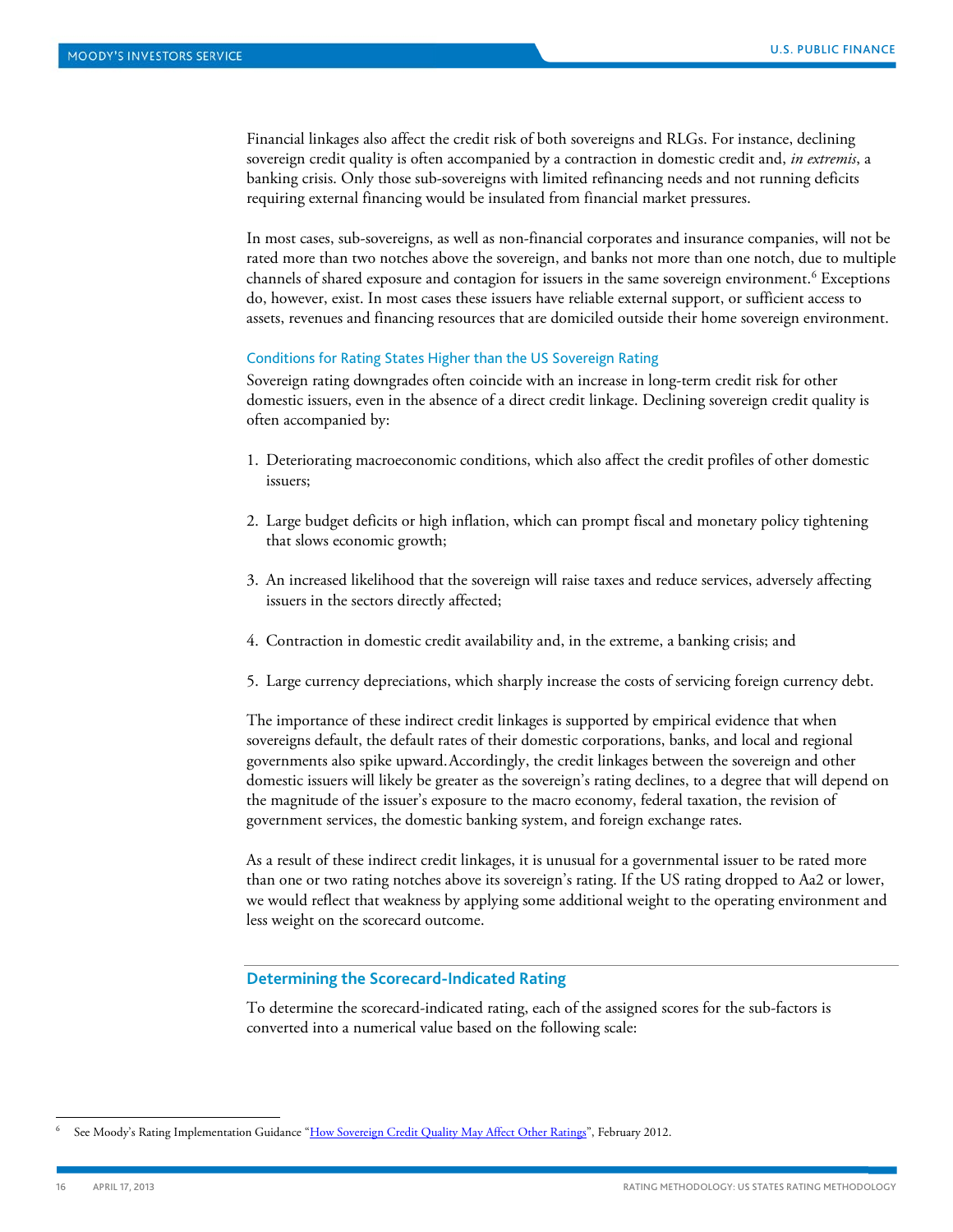| <b>Rating Category</b> | Aaa | Aa1 | Aa2 | АаЗ | <b>Baa And Below</b> |
|------------------------|-----|-----|-----|-----|----------------------|
|                        |     |     |     |     |                      |

Each sub-factor's value is multiplied by its assigned weight and then summed to produce a weighted average score. This score is then mapped to the ranges specified in the table below, and a corresponding alpha-numeric rating is determined based on where the total score falls within the ranges. This produces the grid-indicated rating. This grid indicated rating is then adjusted up or down, in minimum half-notch increments, for applied notching considerations. A half-notch adjustment up or down may not necessarily result in a rating change, depending on the raw grid-indicated score. The outcome of this weighted average approach is one input into our credit analysis of State General Obligation Bonds.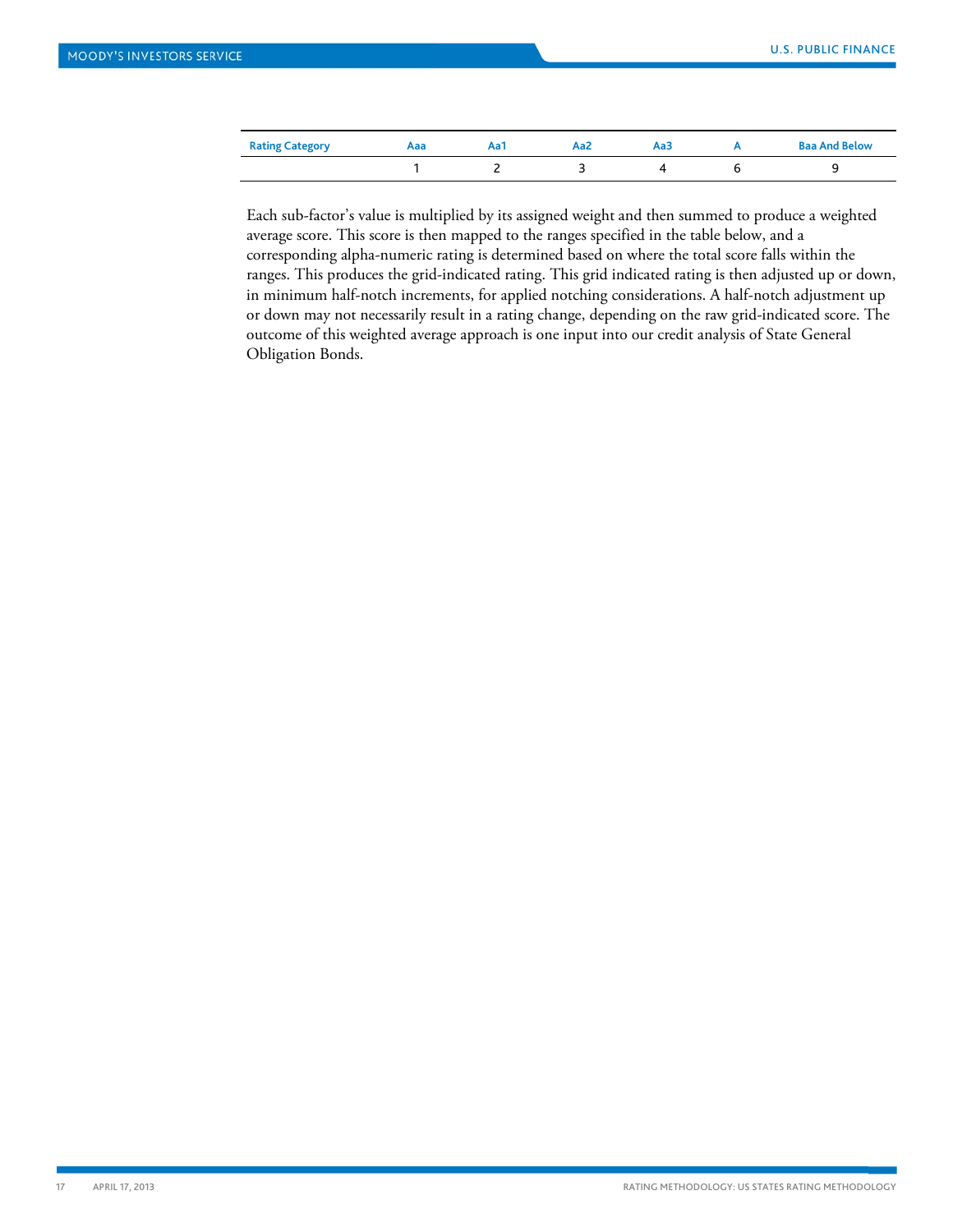| <b>Indicated Rating</b> | <b>Overall Weighted Score</b> |
|-------------------------|-------------------------------|
| Aaa                     | 1 to 1.7                      |
| Aa1                     | 1.7 to 2.7                    |
| Aa2                     | 2.7 to 3.7                    |
| Aa3                     | 3.7 to 4.7                    |
| A1                      | 4.7 to 5.7                    |
| A <sub>2</sub>          | 5.7 to 6.7                    |
| A3                      | 6.7 to 7.7                    |
| Baa1                    | 7.7 to 8.7                    |
| Baa2                    | 8.7 to 9.7                    |

#### FIGURE 5

# **State General Obligation and Issuer Ratings (1)**

| $ an-13 $           |                             |                         |                        |            |                |                   |             |
|---------------------|-----------------------------|-------------------------|------------------------|------------|----------------|-------------------|-------------|
| Aaa                 | Aa1                         | Aa2                     | Aa3                    | A1         | A <sub>2</sub> | Baa2              | Baa3        |
| Alaska              | Alabama                     | Hawaii                  | Arizona <sup>(2)</sup> | California | Illinois       | US Virgin Islands | Puerto Rico |
| Delaware            | Arkansas                    | Kentucky <sup>(2)</sup> | New Jersey             |            |                |                   |             |
| Georgia             | Colorado <sup>(2)</sup>     | Louisiana               | Connecticut            |            |                |                   |             |
| Indiana $^{(2)}$    | Florida                     | Maine                   |                        |            |                |                   |             |
| Iowa <sup>(2)</sup> | Idaho <sup>(2)</sup>        | Michigan                |                        |            |                |                   |             |
| Maryland            | Kansas <sup>(2)</sup>       | Mississippi             |                        |            |                |                   |             |
| Missouri            | Massachusetts               | Nevada                  |                        |            |                |                   |             |
| New Mexico          | Minnesota                   | New York                |                        |            |                |                   |             |
| North Carolina      | Montana                     | Oklahoma                |                        |            |                |                   |             |
| South Carolina      | New Hampshire               | Pennsylvania            |                        |            |                |                   |             |
| Tennessee           | North Dakota <sup>(2)</sup> | Rhode Island            |                        |            |                |                   |             |
| Texas               | Ohio                        | Wisconsin               |                        |            |                |                   |             |
| Utah                | Oregon                      |                         |                        |            |                |                   |             |
| Virginia            | Washington                  |                         |                        |            |                |                   |             |
| Vermont             | West Virginia               |                         |                        |            |                |                   |             |
|                     |                             |                         |                        |            |                |                   |             |

(1) Moody's ratings are subject to change. Because of the possible time lapse between Moody's assignment of or a change in a rating and your use of this publication, we suggest that you verify the current rating of any security of issuer in which you are interested.

(2) Issuer Rating

#### US Territories and the State Rating Scorecard

US territories including Puerto Rico, the US Virgin Islands, and the Commonwealth of the Northern Mariana Islands (CNMI) are rated using the State Rating Methodology. While they are not states, they share certain characteristics that make them comparable to US states. These characteristics include taxing power, the power to push problems down on local governments, no history of default, and the likelihood of federal aid in the event of a natural disaster.

At the same time, there are many fundamental differences between the territories and US states, including relatively weaker economic diversity and financial strength. The ratings assigned to the territory ratings reflect all of the scorecard factors, but also heavily reflect adjustments made using the additional factors that in particular capture more directly the unique qualities of the territories' unique economies and governance.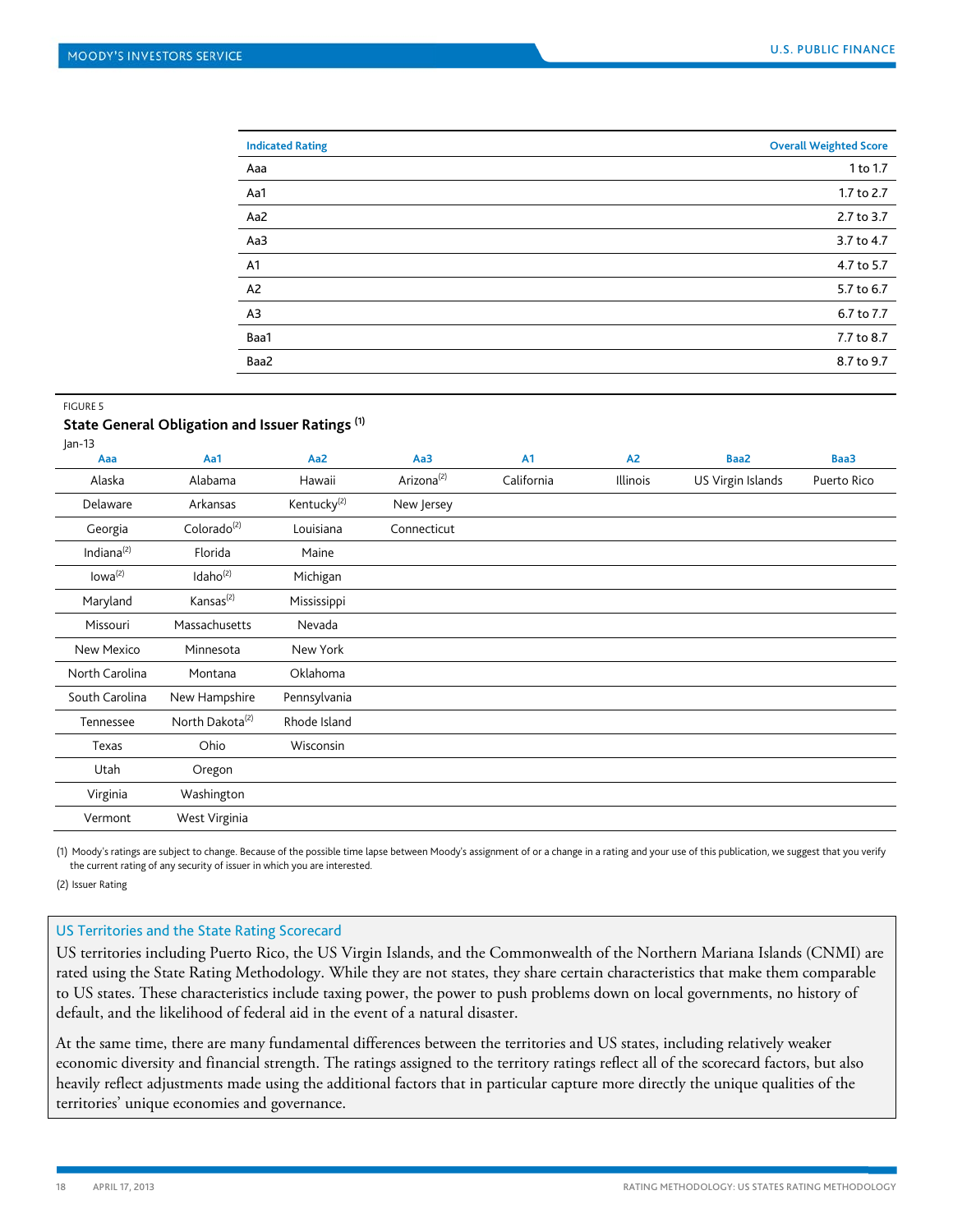#### FIGURE 6

# **Moody's Analytics Scorecard Inputs**

| <b>State</b>   | <b>Industrial Diversity (1=most diverse)</b> | Employment Volatility Relative to the U.S. (U.S.=100) |
|----------------|----------------------------------------------|-------------------------------------------------------|
| Alabama        | 0.79                                         | 118                                                   |
| Alaska         | 0.21                                         | 45                                                    |
| Arizona        | 0.83                                         | 202                                                   |
| Arkansas       | 0.70                                         | 79                                                    |
| California     | 0.84                                         | 127                                                   |
| Colorado       | 0.89                                         | 125                                                   |
| Connecticut    | 0.75                                         | 93                                                    |
| Delaware       | 0.63                                         | 110                                                   |
| Florida        | 0.86                                         | 168                                                   |
| Georgia        | 0.81                                         | 130                                                   |
| Hawaii         | 0.48                                         | 128                                                   |
| Idaho          | 0.72                                         | 163                                                   |
| Illinois       | 0.89                                         | 101                                                   |
| Indiana        | 0.72                                         | 115                                                   |
| lowa           | 0.67                                         | 81                                                    |
| Kansas         | 0.76                                         | 95                                                    |
| Kentucky       | 0.74                                         | 98                                                    |
| Louisiana      | 0.66                                         | 129                                                   |
| Maine          | 0.68                                         | 66                                                    |
| Maryland       | 0.84                                         | 72                                                    |
| Massachusetts  | 0.79                                         | 87                                                    |
| Michigan       | 0.75                                         | 123                                                   |
| Minnesota      | 0.83                                         | 89                                                    |
| Mississippi    | 0.65                                         | 94                                                    |
| Missouri       | 0.89                                         | 86                                                    |
| Montana        | 0.70                                         | 105                                                   |
| Nebraska       | 0.67                                         | 65                                                    |
| Nevada         | 0.28                                         | 249                                                   |
| New Hampshire  | 0.78                                         | 81                                                    |
| New Jersey     | 0.85                                         | 76                                                    |
| New Mexico     | 0.72                                         | $107\,$                                               |
| New York       | 0.80                                         | 76                                                    |
| North Carolina | 0.83                                         | 139                                                   |
| North Dakota   | 0.56                                         | 71                                                    |
| Ohio           | 0.86                                         | 98                                                    |
| Oklahoma       | 0.72                                         | 113                                                   |
| Oregon         | 0.78                                         | 150                                                   |
| Pennsylvania   | 0.85                                         | 72                                                    |
| Rhode Island   | 0.74                                         | 92                                                    |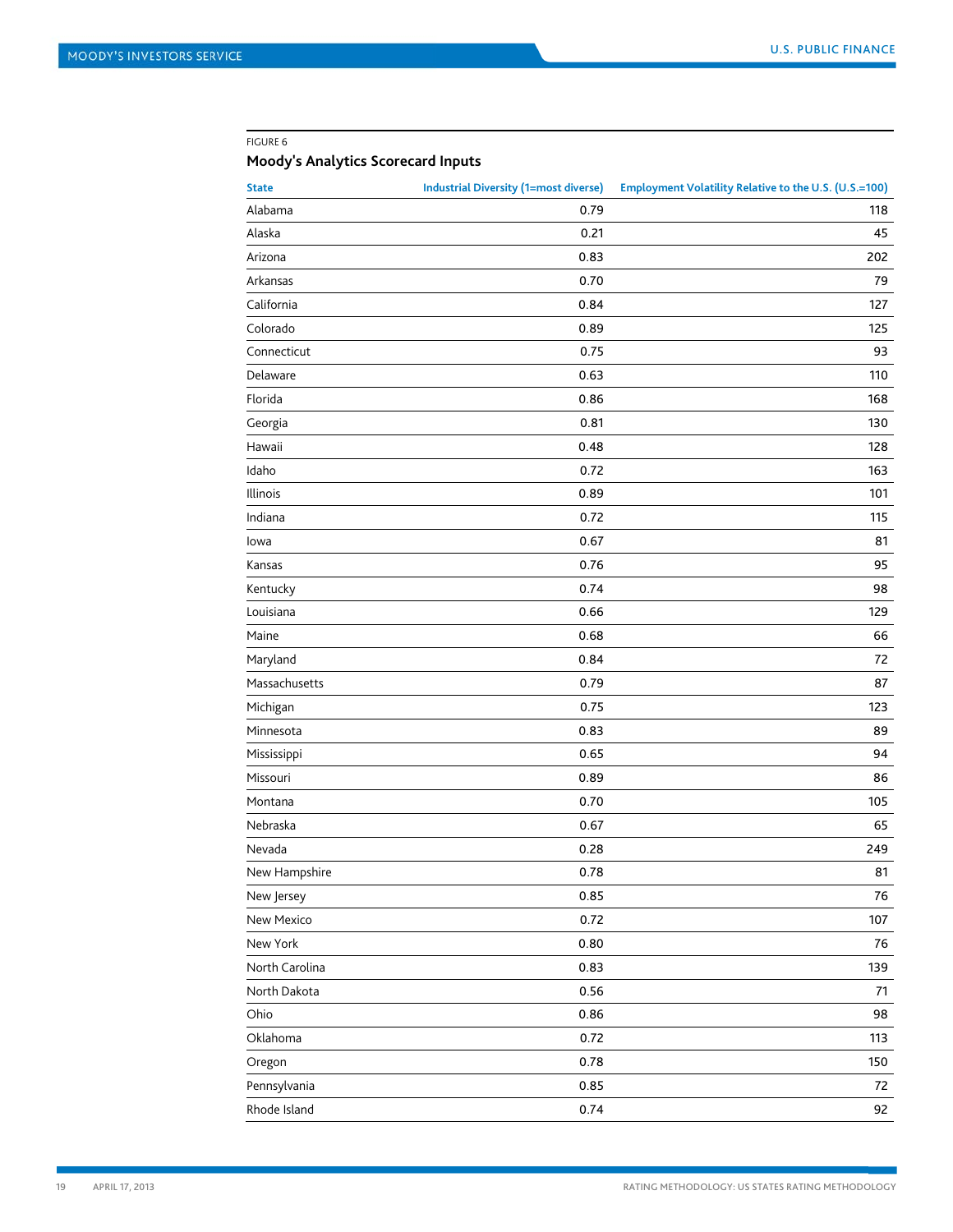#### FIGURE 6

# **Moody's Analytics Scorecard Inputs**

| <b>State</b>   | <b>Industrial Diversity (1=most diverse)</b> | Employment Volatility Relative to the U.S. (U.S.=100) |
|----------------|----------------------------------------------|-------------------------------------------------------|
| South Carolina | 0.80                                         | 134                                                   |
| South Dakota   | 0.67                                         | 70                                                    |
| Tennessee      | 0.84                                         | 120                                                   |
| Texas          | 0.87                                         | 111                                                   |
| Utah           | 0.85                                         | 161                                                   |
| Vermont        | 0.72                                         | 71                                                    |
| Virginia       | 0.78                                         | 92                                                    |
| Washington     | 0.69                                         | 131                                                   |
| West Virginia  | 0.39                                         | 62                                                    |
| Wisconsin      | 0.73                                         | 93                                                    |
| Wyoming        | 0.32                                         | 148                                                   |
| Puerto Rico    | 0.47                                         | 120                                                   |

*Source: 2012 Précis Report, Moody's Analytics*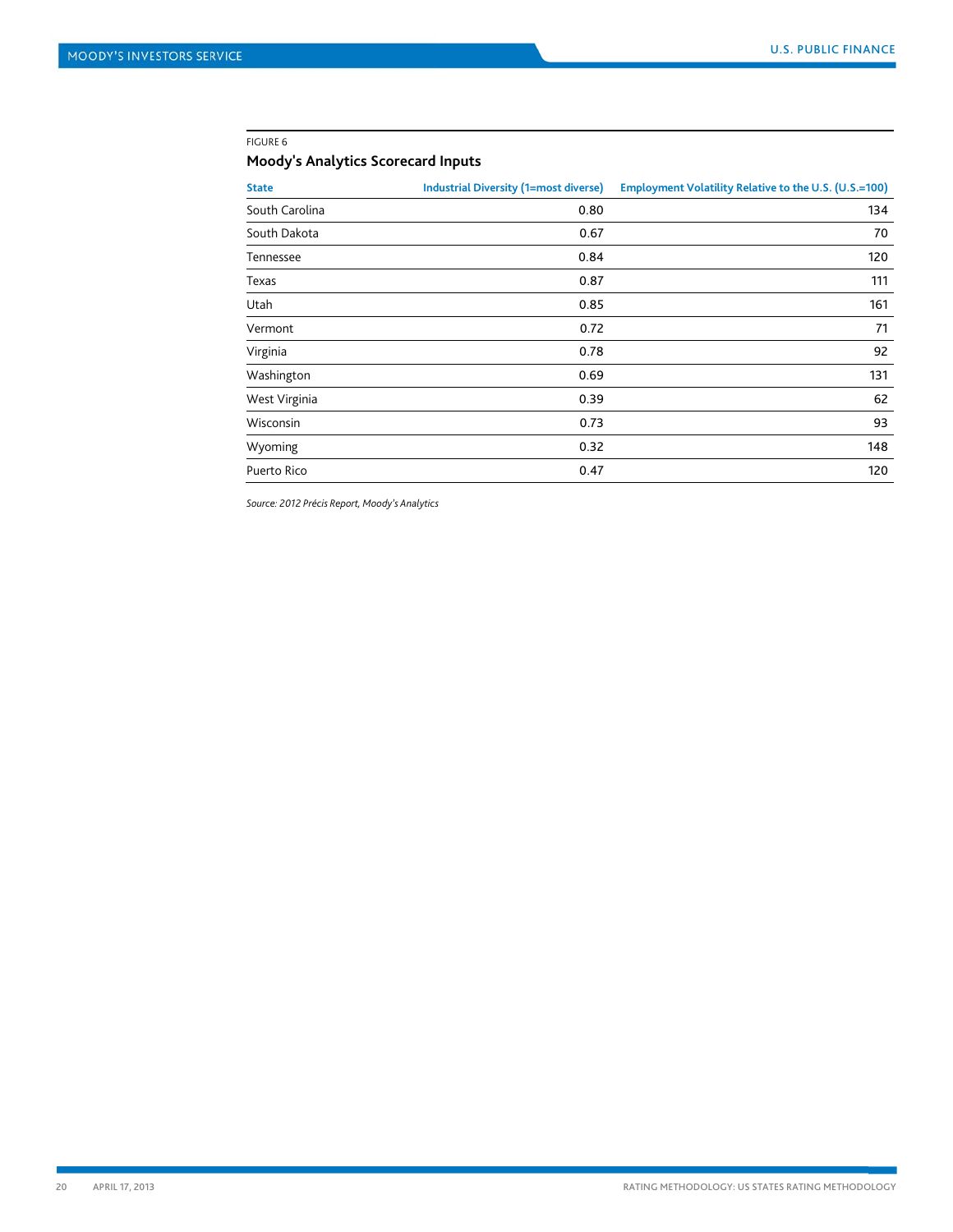| <b>FIGURE 7</b>                      |                                                                                     |                                                                                                                                                 |                                                                                                                       |                                                                                                                                                           |                                                                                                                                             |                                                                                                                                                  |                                                                                                                                                        |        |
|--------------------------------------|-------------------------------------------------------------------------------------|-------------------------------------------------------------------------------------------------------------------------------------------------|-----------------------------------------------------------------------------------------------------------------------|-----------------------------------------------------------------------------------------------------------------------------------------------------------|---------------------------------------------------------------------------------------------------------------------------------------------|--------------------------------------------------------------------------------------------------------------------------------------------------|--------------------------------------------------------------------------------------------------------------------------------------------------------|--------|
| Economy (20%)                        |                                                                                     |                                                                                                                                                 |                                                                                                                       |                                                                                                                                                           |                                                                                                                                             |                                                                                                                                                  |                                                                                                                                                        |        |
| Sub-Factor                           | <b>Measurement</b>                                                                  | Aaa (1)                                                                                                                                         | Aa $1(2)$                                                                                                             | Aa2 (3)                                                                                                                                                   | Aa3 $(4)$                                                                                                                                   | A(6)                                                                                                                                             | Baa and Below (9)                                                                                                                                      | Weight |
| Income                               | Per capita income<br>relative to US average                                         | Per capita income<br>>100% of US average                                                                                                        | Per capita income 90%-<br>100% of US average                                                                          | 90% of US average                                                                                                                                         | Per capita income 85% - Per capita income 80%-<br>85% of U.S average                                                                        | Per capita income 50%-<br>80% of US average                                                                                                      | Per capita income<br><50% of US average                                                                                                                | 10.0%  |
| Employment and<br>Economic Diversity | <b>Industrial Diversity</b><br>(1=most diverse)                                     | Industrial diversity<br>greater than 0.85                                                                                                       | Industrial diversity 0.7-<br>0.85                                                                                     | Industrial diversity 0.55- Industrial diversity 0.4-<br>0.7                                                                                               | 0.55                                                                                                                                        | Industrial diversity 0.1-<br>0.4                                                                                                                 | Industrial diversity less<br>than 0.1                                                                                                                  | 5.0%   |
|                                      | <b>Employment Volatility</b><br>$(US=100)$                                          | Employment volatility<br>less than 95                                                                                                           | Employment volatility<br>95-120                                                                                       | Employment volatility<br>120-140                                                                                                                          | Employment volatility<br>140-180                                                                                                            | Employment volatility<br>180-300                                                                                                                 | Employment volatility<br>greater than 300                                                                                                              | 5.0%   |
| Governance (30%)                     |                                                                                     |                                                                                                                                                 |                                                                                                                       |                                                                                                                                                           |                                                                                                                                             |                                                                                                                                                  |                                                                                                                                                        |        |
| Sub-Factor                           | <b>Measurement</b>                                                                  | Aaa (1)                                                                                                                                         | Aa $1(2)$                                                                                                             | Aa2 (3)                                                                                                                                                   | Aa3 $(4)$                                                                                                                                   | A(6)                                                                                                                                             | Baa and Below (9)                                                                                                                                      | Weight |
| Flexibility                          | <b>Financial best</b><br>practices                                                  | Strongest financial<br>best practices                                                                                                           | Very strong financial<br>best practices, but<br>without all of the<br>strongest<br>characteristics                    | Moderately strong                                                                                                                                         | Sufficiently strong<br>financial best practices financial best practices                                                                    | Adequate financial<br>best practices that can practices<br>exacerbate budgetary<br>problems                                                      | Weakest financial                                                                                                                                      | 15%    |
|                                      | Financial<br>Flexibility/Constitutio<br>nal constraints                             | Greatest financial<br>flexibility: strongest<br>institutional<br>governance with no<br>constitutional<br>constraints                            | Strong financial<br>flexibility: strong<br>institutional<br>governance with very<br>few constitutional<br>constraints | Moderately strong<br>financial flexibility:<br>moderately strong<br>institutional<br>governance with some constitutional<br>constitutional<br>constraints | Sufficiently strong<br>financial flexibility:<br>institutional<br>governance and/or<br>constraints that can<br>inhibit budget<br>solutions  | Adequate financial<br>flexibility: institutional<br>governance and/or<br>constitutional<br>constraints that often<br>inhibit budget<br>solutions | Weakest financial<br>flexibility: institutional<br>governance and/or<br>constitutional<br>constraints that<br>consistently inhibit<br>budget solutions | 15%    |
| Finances (30%)                       |                                                                                     |                                                                                                                                                 |                                                                                                                       |                                                                                                                                                           |                                                                                                                                             |                                                                                                                                                  |                                                                                                                                                        |        |
| <b>Sub-Factor</b>                    | <b>Measurement</b>                                                                  | Aaa (1)                                                                                                                                         | Aa $1(2)$                                                                                                             | Aa2 (3)                                                                                                                                                   | Aa3 $(4)$                                                                                                                                   | A(6)                                                                                                                                             | Baa and Below (9)                                                                                                                                      | Weight |
| Revenues                             | Revenue Diversity,<br>Volatility, and Growth                                        | Strongest revenue<br>growth, very low to no growth, low volatility,<br>volatility, low reliance<br>on volatile revenues                         | Strong revenue<br>low reliance on<br>volatile revenues                                                                | Moderate revenue<br>growth or volatility,<br>some reliance on<br>volatile revenues                                                                        | Weak revenue growth,<br>marked volatility,<br>some reliance on<br>volatile revenues                                                         | Many years of revenue Persistent revenue<br>declines and/or steep<br>declines, reliance on<br>volatile revenues                                  | declines, high negative<br>volatility, heavy<br>reliance on volatile<br>revenues                                                                       | 10%    |
| <b>Structural Balance</b>            | Available Balances as %<br>and Rainy Day Fund of Operating Revenue<br>$(5-yr$ avg.) | Available balances<br>greater than 10%, with<br>requirements to rebuild rebuild Rainy Day Fund<br>Rainy Day Fund if drawn if drawn upon<br>upon | Available balances from<br>5% to 10%, likely to                                                                       | 0% to 5%, likely to<br>rebuild Rainy Day Fund<br>if drawn upon                                                                                            | Available balances from Available Balances from Available balances -5%<br>0% to -5%, no plans to<br>rebuild Rainy Day Fund<br>if drawn upon | to -40%, no plans to<br>rebuild Rainy Day Fund<br>if drawn upon                                                                                  | Available balances less<br>than -40%, no plans to<br>rebuild Rainy Day Fund<br>if drawn upon                                                           | 10%    |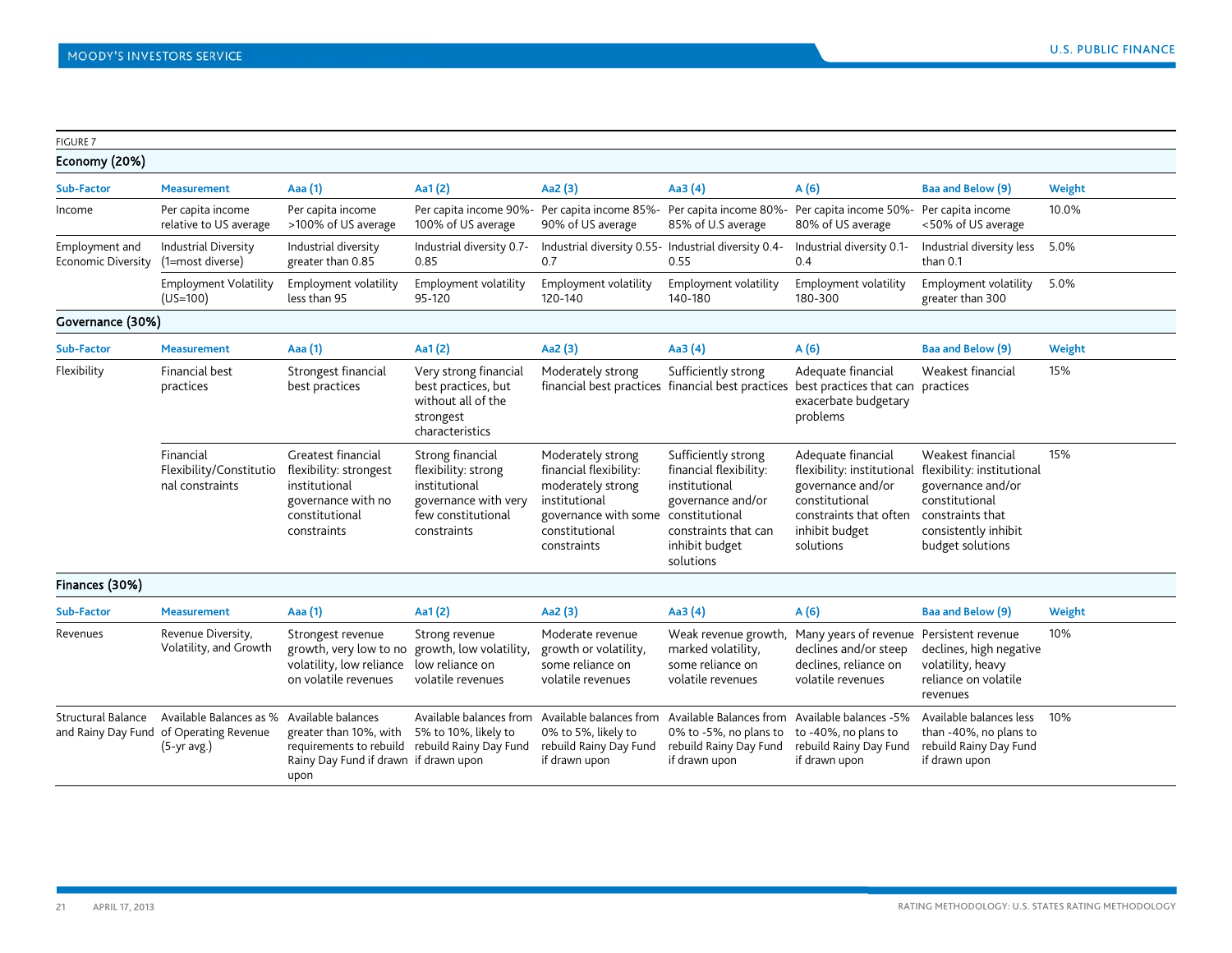| Liquidity              | Liquidity                                                                                   | Cash Management and No external cash flow<br>borrowing in current<br>year, no need to do<br>internal borrowing or<br>use alternate liquidity | No external cash flow<br>borrowing; may use<br>internal borrowing, but<br>leads to healthy<br>liquidity position; no<br>other cash<br>management tools<br>needed | External or internal<br>cash flow borrowing,<br>but ending cash is<br>moderate to healthy | External cash flow<br>borrowing or inter-<br>year cash<br>management tools<br>9like payment delays);<br>leads to adequate<br>liquidity | May use both external<br>and internal liquidity<br>borrowing, and other<br>cash management<br>tools; liquidity position<br>still weak | External or internal<br>borrowings are rolled<br>across fiscal years and<br>increasing over time;<br>liquidity position still<br>weak | 10%    |
|------------------------|---------------------------------------------------------------------------------------------|----------------------------------------------------------------------------------------------------------------------------------------------|------------------------------------------------------------------------------------------------------------------------------------------------------------------|-------------------------------------------------------------------------------------------|----------------------------------------------------------------------------------------------------------------------------------------|---------------------------------------------------------------------------------------------------------------------------------------|---------------------------------------------------------------------------------------------------------------------------------------|--------|
| Debt (20%)             |                                                                                             |                                                                                                                                              |                                                                                                                                                                  |                                                                                           |                                                                                                                                        |                                                                                                                                       |                                                                                                                                       |        |
| Sub-Factor             | <b>Measurement</b>                                                                          | Aaa (1)                                                                                                                                      | Aa1 $(2)$                                                                                                                                                        | Aa2 (3)                                                                                   | Aa3 (4)                                                                                                                                | A(6)                                                                                                                                  | Baa and Below (9)                                                                                                                     | Weight |
| Debt Measure           | NTSD/Total<br>Governmental Fund<br>Revenues                                                 | Less than 15%                                                                                                                                | 15%-30%                                                                                                                                                          | 30%-50%                                                                                   | 50%-90%                                                                                                                                | 90%-130%                                                                                                                              | Greater than 130%                                                                                                                     | 10%    |
| <b>Pension Measure</b> | 3 Year Average<br>Adjusted Net Pension<br>Liability/ Total<br>Governmental Fund<br>Revenues | Less than 25%                                                                                                                                | 25%-40%                                                                                                                                                          | 40%-80%                                                                                   | 80%-120%                                                                                                                               | 120%-180%                                                                                                                             | Greater than 180%                                                                                                                     | 10%    |

#### Glossary of Terms Used in Scorecard

Available Balances: Unreserved, undesignated fund balance (UUFB), or Unassigned Fund Balance, as reported in the state's consolidated annual financial report (CAFR), plus any additional reserves available but not reported

Debt: Net tax-supported debt for the most recent year published and available. Each state's net tax-supported debt data are compiled annually by Moody's and published in our annual State Debt Medians Report. The last five percent of personal income are also reported in MFRA.

Industrial Diversity: As reported in Moodys Economy.com Precis reports, the extent to which a state's industrial structure approximates the US industrial structure. The diversity measure is bounded between 0 and 1.1 means structure as the US, while 0 means it has a totally different industrial structure from the US.

Employment Volatility: As reported in Moodys Economy.com Precis reports, the standard deviation in a state's monthly year-over-year percentage non-agricultural employment growth relative to the standard deviation for the U current 10 year of historical data available. A volatility of 100 means that employment volatility in a state is equal to that of the US.

Adjusted net pension liability: The most recently reported present value of actuarial accrued liabilities minus pension system assets (on an actuarial valuation basis), adjusted by Moody's (see Appendix A). If the state is defined benefit systems, the combined liability is used. The data are collected by Moody's from publicly-available sources. The scorecard data are based on the most recent year for which a great majority of states have rep ensure reporting period comparability, the use of differing actuarial methods and assumptions by the states may still limit the true comparability of the data. In addition, most states participate in multiple-employer cost entities including local governments. We have used reported contribution information to identify the state portion of liabilities. To the extent that this information may be missing or incomplete, our cost-sharing allocati share.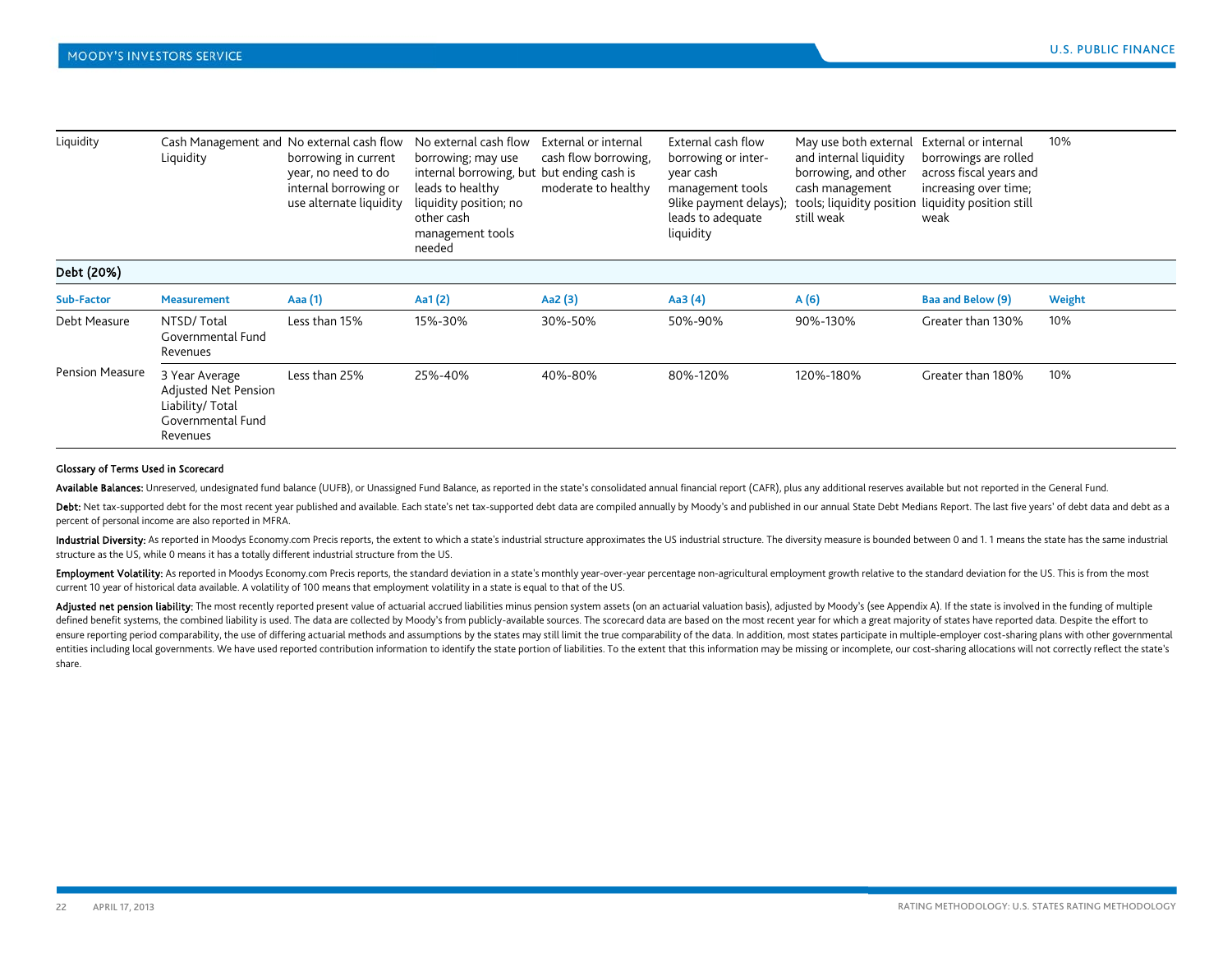# **Appendix A - Using Moody's pension adjustments to derive Moody's adjusted net pension liability[7](#page-22-0)**

The steps we take to adjust reported pension liabilities are:

- » **Allocating cost-sharing plan liabilities.** We will allocate to state and rated local governments their proportionate shares of CSP liabilities based on the share of total plan contributions represented by each participating government's reported contribution. In cases where there is a known actuarially required contribution (ARC) that is greater than the actual contribution, the entity's proportional share will be calculated using the employer ARC relative to the plan ARC.
- » **Discounting accrued liabilities using a market discount rate.** We will use Citibank's Pension Liability Index ("Index") and a common duration of 13 years to adjust each plan's reported actuarial accrued liabilities (AAL). The Index is composed of high credit quality (Aa rated or higher) taxable bonds and is duration-weighted by Citibank for purposes of creating a discount rate for a typical pension plan in the private sector. The reported AAL is projected forward for 13 years at the plan's reported discount rate and then discounted to the present using the Index's value as of the valuation date. This calculation results in an increase in AAL of between 13% and 14% for each one percentage point difference between the Index and the plan's reported discount rate.
- » **Determining the value of plan assets.** We will value plan assets at the reported market or fair value as of the valuation date.
- » **Calculating adjusted net pension liability.** The difference between the adjusted liabilities and the market or fair value of assets is the adjusted net pension liability. This is the number that Moody's will use to calculate the pension liability ratio incorporated in the state GO scorecard, as per our rating methodology. It is also a key number for Moody's pension analysis under our local government rating methodology
- » **Amortizing adjusted net pension liability.** The adjusted net pension liability will be amortized over a 20-year period on a level dollar basis, using the interest rate provided by the Index. This measure will be considered by rating committees along with other supplementary information about a government's pension obligations.

<span id="page-22-0"></span><sup>&</sup>lt;sup>7</sup> For an in-depth discussion of Moody's pension adjustments for US States and Local Governments, please refer to the Cross Sector Rating Methodology "<u>Adjustments to</u> [US State and Local Government Reported Pension Data"](http://www.moodys.com/viewresearchdoc.aspx?docid=PBM_PBM151398), April 2013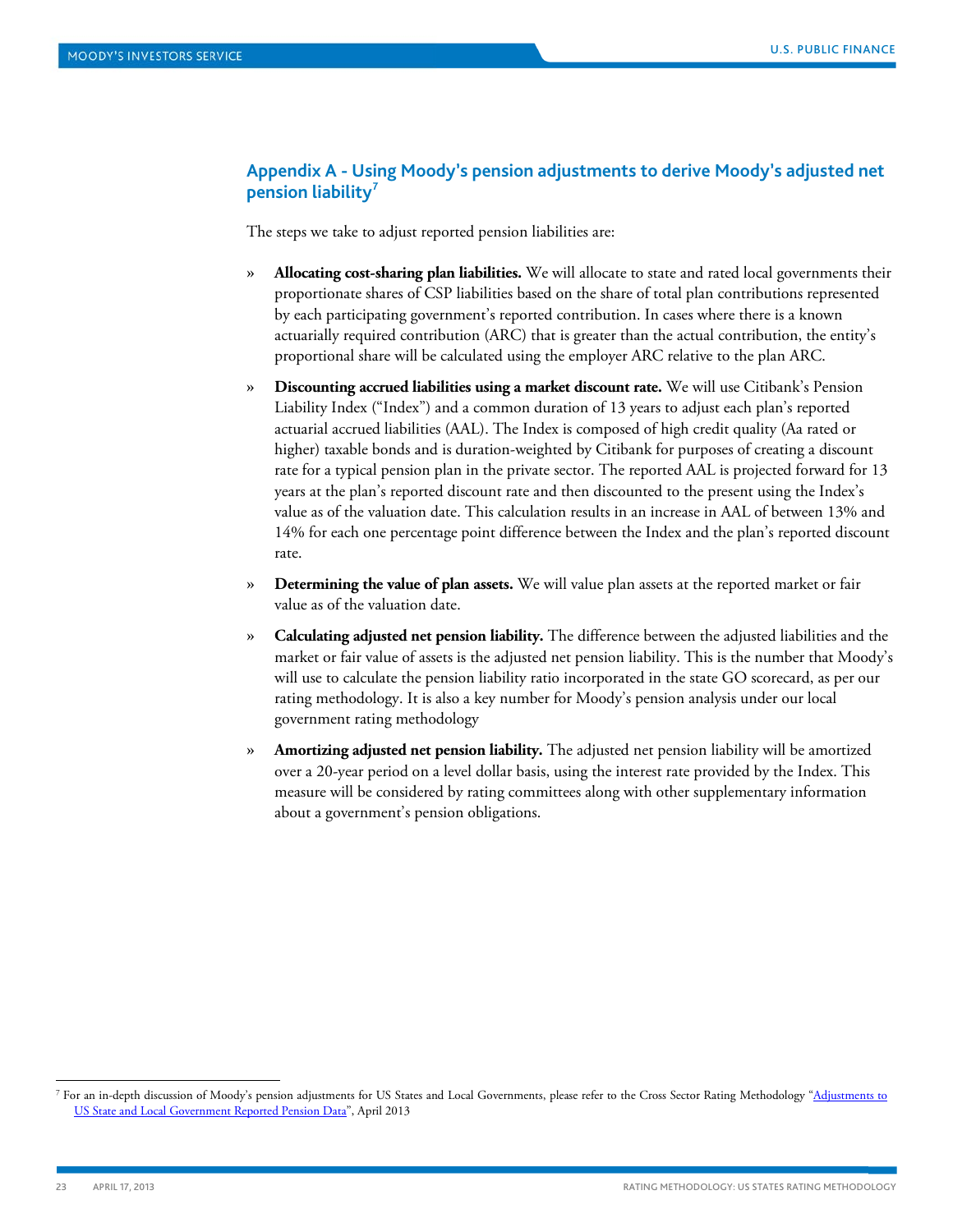#### **Applying Moody's Adjustments to a Government's Pension Liability** Indicative Calculation Example

**(\$000)**

| (5000)                                                                                                                |               |
|-----------------------------------------------------------------------------------------------------------------------|---------------|
| Reported AAL                                                                                                          | \$50,000,000  |
| Asset Market or Fair Value                                                                                            | \$40,000,000  |
| Assumed investment rate of return                                                                                     | 8.00%         |
| Valuation date                                                                                                        | 6/30/2010     |
| Citibank Pension Liability Index at valuation date                                                                    | 5.47%         |
| Government A contributions to plan / Total employer contributions to plan<br>(i.e. Government A's proportional share) | 17.0%         |
| AAL projected forward 13 years at 8.00%                                                                               | \$135,981,186 |
| Discounted at 5.47%                                                                                                   | \$68,045,989  |
| Adjusted net pension liability (ANPL)                                                                                 | \$28,045,989  |
| Government A's 17% share of ANPL                                                                                      | \$4,767,818   |
| Government A's amortization of ANPL                                                                                   | \$397,975     |
|                                                                                                                       |               |

# **Criteria for Sufficient Information to Assign or Maintain Ratings**

If, in our opinion, sufficient information to effectively assess creditworthiness is not available and is unlikely to soon become available, we will decline to assign ratings, or we will withdraw outstanding ratings for a rated entity. To support ratings on entities with material pension liabilities, we expect regular updates to pension valuations or equivalent measures.

In the US public finance sector, pension valuations commonly lag a government's financial reporting date by 6 to 12 months. We would view valuation information that lags by more than 24 months to be non-timely and as possible grounds for rating withdrawal.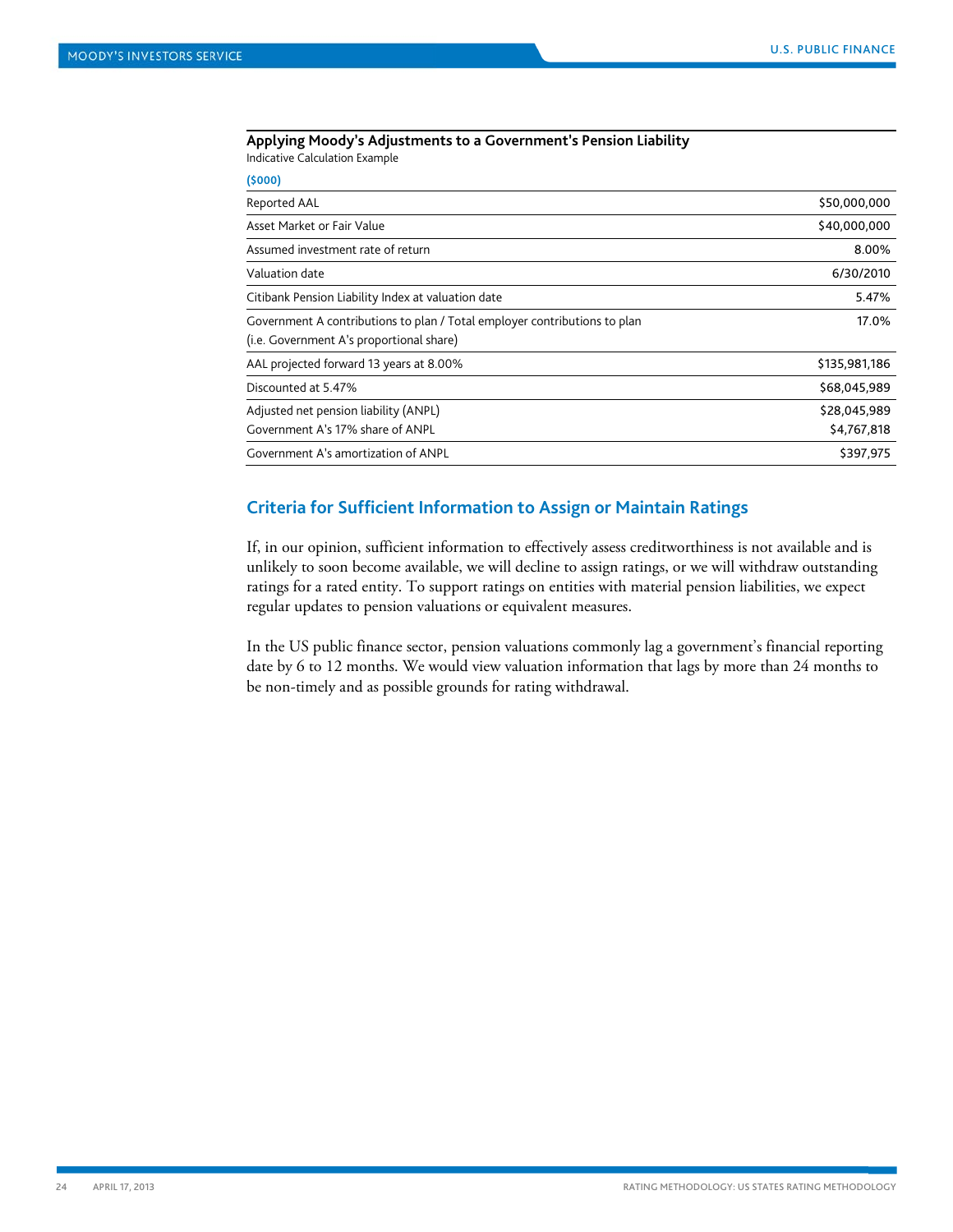# **Moody's Related Research**

# Outlooks:

- » [US States Sector Outlook Remains Negative, February 2013 \(149843\)](http://www.moodys.com/viewresearchdoc.aspx?docid=PBM_PBM149843)
- » [Global Macro Outlook 2013-2014: Downside Risks Have Diminished, February 2013 \(149555\)](http://www.moodys.com/viewresearchdoc.aspx?docid=PBC_149555)

#### Median Report:

» [2012 State Debt Medians Report, May 2012 \(141767\)](http://www.moodys.com/viewresearchdoc.aspx?docid=PBM_PBM141767)

# Special Comments:

- » [Why Most US Public Finance Sectors Still Face a Negative Outlook Despite Economic Grow,](http://www.moodys.com/viewresearchdoc.aspx?docid=PBM_PBM151846)  [April 2013 \(151846\)](http://www.moodys.com/viewresearchdoc.aspx?docid=PBM_PBM151846)
- » [Rating Changes for the 50 States from 1973, April 2013 \(151661\)](http://www.moodys.com/viewresearchdoc.aspx?docid=PBM_PBM151661)
- » [The Sequester Series: Impact on States, March 2013 \(151575\)](http://www.moodys.com/viewresearchdoc.aspx?docid=PBM_PBM151575)
- » [Update: Ratings of Aaa Municipal Credits Indirectly Linked to the US Government, February](http://www.moodys.com/viewresearchdoc.aspx?docid=PBM_PBM149799)  [2013 \(149799\)](http://www.moodys.com/viewresearchdoc.aspx?docid=PBM_PBM149799)
- » [The Fiscal Cliff and Sequestration: Myriad Risks for Public Finance](http://www.moodys.com/viewresearchdoc.aspx?docid=PBM_PBM148553) Credits, December 2012 [\(148553\)](http://www.moodys.com/viewresearchdoc.aspx?docid=PBM_PBM148553)
- » [US State and Local Governments Face Risks with Pension Funding Bonds, December 2012](http://www.moodys.com/viewresearchdoc.aspx?docid=PBM_PBM147919)  [\(147919\)](http://www.moodys.com/viewresearchdoc.aspx?docid=PBM_PBM147919)
- » [State Ratings not Likely Affected by Decisions on Joining Medicaid Expansion, August 2012](http://www.moodys.com/viewresearchdoc.aspx?docid=PBC_144787)  [\(144787\)](http://www.moodys.com/viewresearchdoc.aspx?docid=PBC_144787)

#### Rating Methodologies:

- » [General Obligation Bonds Issued by US Local Governments, April 2013 \(151690\)](http://www.moodys.com/viewresearchdoc.aspx?docid=PBM_PBM151690)
- » [Adjustments to US State and Local Government Reported Pension Data, April 2013 \(151398\)](http://www.moodys.com/viewresearchdoc.aspx?docid=PBM_PBM151398)
- » [Regional and Local Governments, January 2013 \(147779\)](http://www.moodys.com/viewresearchdoc.aspx?docid=PBC_147779)

To access any of these reports, click on the entry above. Note that these references are current as of the date of publication of this report and that more recent reports may be available. All research may not be available to all clients.